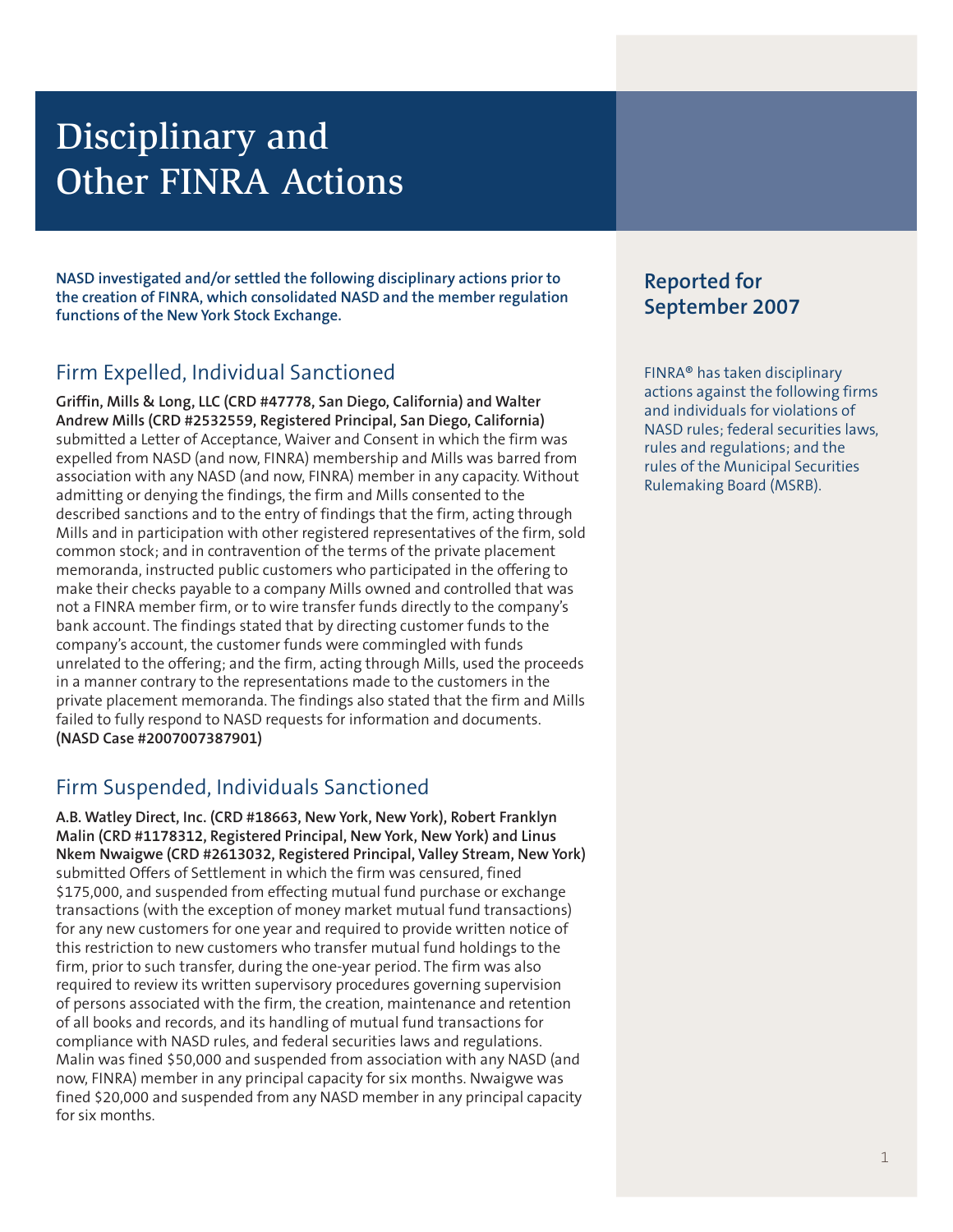Without admitting or denying the allegations, the firm, Malin and Nwaigwe consented to the described sanctions and to the entry of findings that the firm processed mutual fund transactions at a day's Net Asset Value (NAV) even though it first received public customer orders for the transactions after the close of the market. The findings stated that the firm, acting through Nwaigwe, failed to maintain, preserve and produce adequate order memoranda in that it did not record the time that it received actual customer orders for mutual fund transactions and failed to maintain correspondence concerning mutual fund companies'warnings and attempts to restrict customers' market timing activities. The findings also included that the firm assisted its customers to evade market timing restrictions by systematically disregarding "block" letters and other directives from mutual fund companies, submitting violative transactions through accounts where the firm knew or should have known that the transactions violated market timing, allowing its clients to set up multiple accounts utilizing different names and branch codes to evade market timing restrictions, and opening multiple accounts for one client at the firm and a former member firm. NASD found that the firm, acting through Malin and Nwaigwe, failed to implement, maintain and enforce an effective supervisory system that would have enabled the firm and a former firm to comply with federal securities laws and NASD rules, and failed to follow their own existing procedures and policies that might have enabled the firms to investigate and determine whether their representatives were complying with applicable securities laws and regulations with respect to mutual fund transactions. NASD also found that the firm and the former firm, acting through Nwaigwe, failed to discover "red flags" that would have alerted the firms to the improper late trading, inadequate books and records and market timing activity in connection with the mutual fund business at the firms. NASD also determined that Malin and Nwaigwe failed to adequately perform the duties assigned to them and thus missed the "red flags." Moreover, NASD found that the firms, acting through Nwaigwe, failed to establish, maintain and enforce written procedures reasonably designed to enable them to supervise their mutual fund business, including detection and prevention of market timing abuses and late trading.

A.B. Watley Direct's suspension from effecting mutual fund purchase or exchange transactions is in effect from July 11, 2007, through July 10, 2008. Malin's suspension in any principal capacity is in effect from August 6, 2007, through February 5, 2008. Nwaigwe's suspension in any principal capacity will be in effect from September 17, 2007, through March 16, 2008. **(NASD Case #E102003025201)**

## Firms Fined, Individuals Sanctioned

**Beerbaum & Beerbaum Financial and Insurance Services, Inc. (CRD #17099, Petaluma, California) and Hans Norman Beerbaum (CRD #717043, Registered Principal, Petaluma, California).** The firm was fined \$15,000 and Beerbaum was barred from association with any NASD (and now, FINRA) member in any capacity. The Securities and Exchange Commission (SEC) imposed the sanctions following the appeal of a National Adjudicatory Council (NAC) decision. The sanctions were based on findings that Beerbaum, while suspended as a principal of the firm, actively engaged in the management of the firm's securities business, and performed executive and supervisory responsibilities despite his suspension as a principal. **(NASD Case #C0120040019)**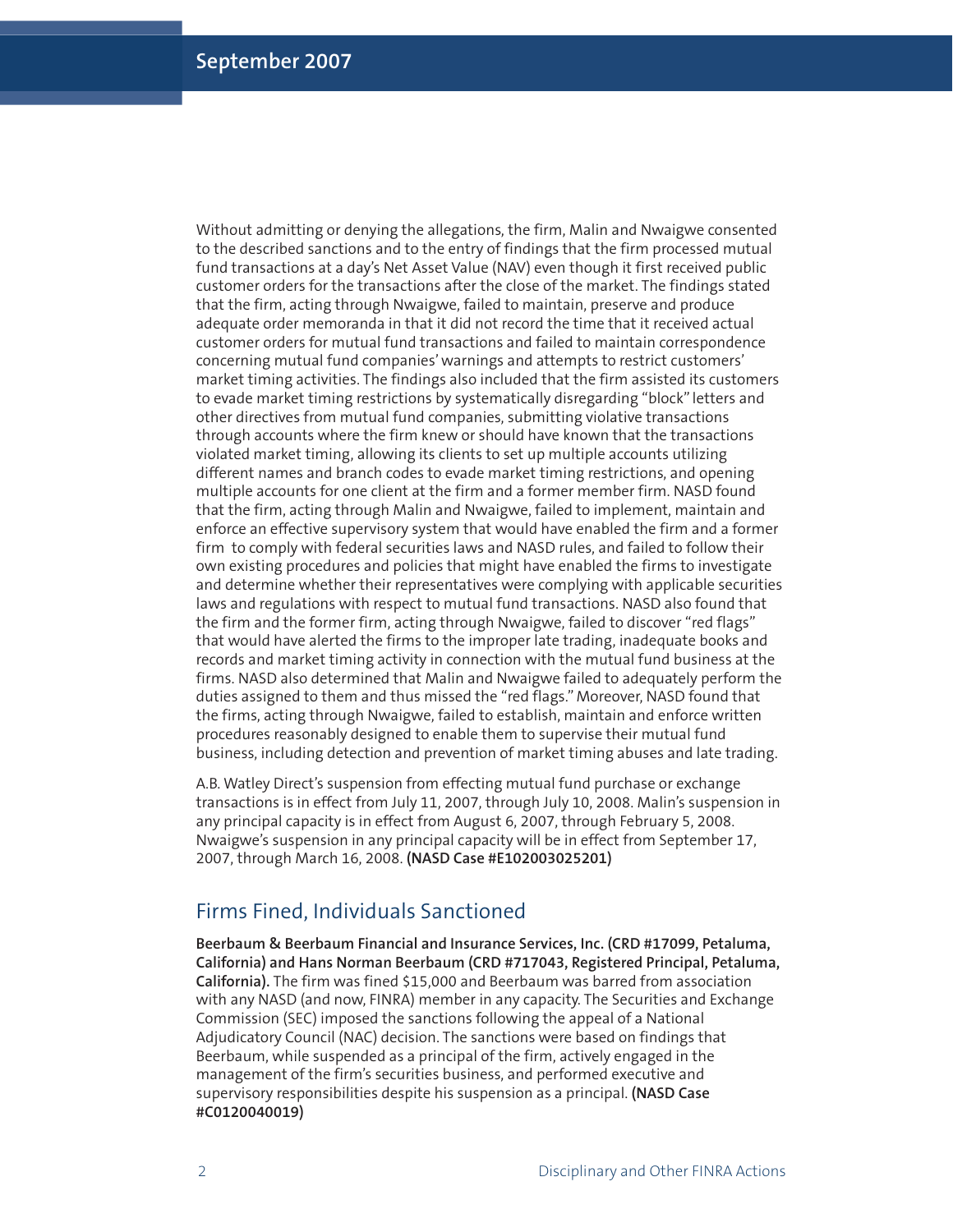**Empire Financial Group, Inc., (CRD #28759, Longwood, Florida), George Randy Cupples (CRD #4029475, Registered Principal, Fort Lauderdale, Florida) and Pamela Cathy Ohab (CRD #2700308, Registered Principal, Altamonte Springs, Florida)** submitted a Letter of Acceptance, Waiver and Consent in which the firm was fined \$145,000, of which \$10,000 was jointly and severally with Cupples, and \$10,000 was jointly and severally with Ohab. Cupples and Ohab were each suspended from association with any FINRA member in a financial and operations principal capacity for 30 business days. Without admitting or denying the findings, the firm, Cupples and Ohab consented to the described sanctions and to the entry of findings that the firm, acting through Cupples and Ohab, conducted a securities business while failing to maintain the minimum net capital requirement; prepared and submitted materially inaccurate Financial and Operations Combined Uniform Single (FOCUS) reports; and prepared and maintained materially inaccurate net capital computations. The findings stated that the firm implemented a material change in business operations by materially increasing the number of equity securities in which it made a market without filing an application for approval with FINRA. The findings also stated that the firm failed to maintain electronic correspondence. The findings also included that the firm failed to conduct an independent testing of its Anti-Money Laundering (AML) compliance program, failed to develop and implement an adequate supervisory system for detecting and reporting suspicious activity, and failed to establish and implement policies, procedures and internal controls reasonably designed to achieve compliance with the Bank Secrecy Act, including an adequate Customer Identification Program (CIP). NASD found that the firm failed to report a disclosable matter and failed to timely report disclosable matters. NASD also found that the firm reported municipal securities transactions late, without a price and with an incorrect price.

Cupples' and Ohab's suspensions in a financial and operations principal capacity are in effect from September 4, 2007, through October 15, 2007. **(NASD Case #2005000450504)**

**Network 1 Financial Securities Inc. (CRD #13577, Red Bank, New Jersey), Richard William Hunt (CRD #830574, Registered Principal, Belmar, New Jersey) and Damon Domenic Testaverde (CRD #444453, Registered Principal, Staten Island, New York)** submitted a Letter of Acceptance, Waiver and Consent in which the firm was censured, fined \$100,000 and required to retain an independent consultant to conduct a comprehensive review of the adequacy of its policies, systems, procedures (written and otherwise) and training relating to market making and retail activity. Hunt was fined \$25,000 and suspended from association with any NASD (and now, FINRA) member in a principal capacity for 45 days, and Testaverde was fined \$50,000 and suspended from association with any NASD member in any capacity for four months. Without admitting or denying the findings, the firm, Hunt and Testaverde consented to the described sanctions and to the entry of findings that the firm, acting through Testaverde, solicited one of its customers, who was a controlling shareholder of a company, to sell the firm shares of a common stock in amounts that exceeded the limits that a controlling shareholder could sell in public transactions. The findings stated that the firm purchased these shares with the intent to distribute them through its market making activities and then resold them to the public. The findings also stated that the firm, acting through Hunt, failed to establish, maintain and enforce a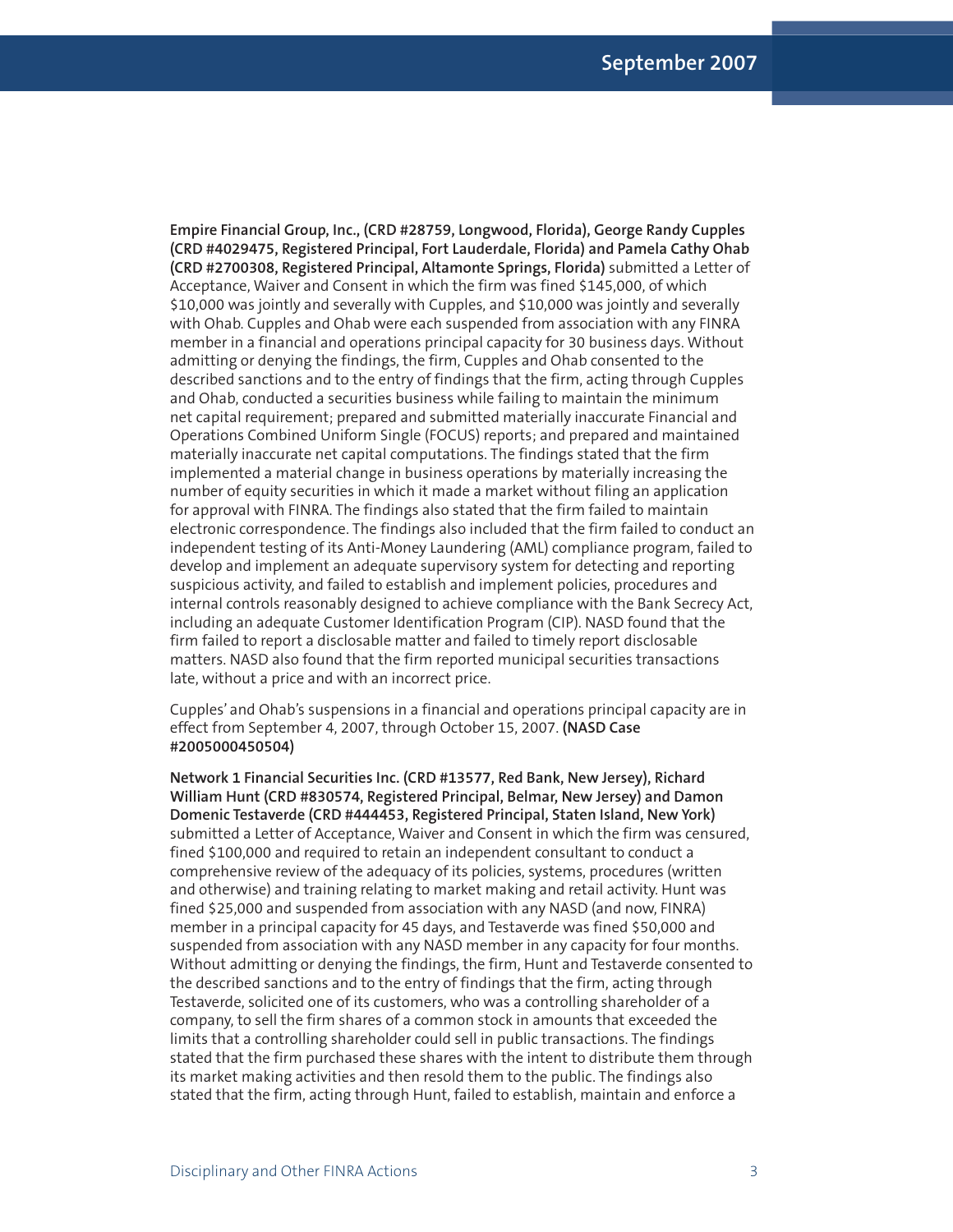supervisory system, including written procedures, reasonably designed to ensure compliance with the requirements of Section 5 of the Securities Act of 1933, and failed to reasonably supervise Testaverde's activities in connection with soliciting the customer to sell large blocks of stock to the firm in principal transactions.

Hunt's suspension in a principal capacity is in effect from August 6, 2007, through September 19, 2007. Testaverde's suspension in any capacity will be in effect from September 20, 2007, through January 19, 2008. **(NASD Case #EAF0400940001)**

## Firm and Individual Fined

**Ko Securities, Inc. (CRD #8364, Seattle, Washington) and Terrance Yutaka Yoshikawa (CRD #474700, Registered Principal, Seattle, Washington)** were fined \$147,450.81, jointly and severally. In addition, the firm was fined \$15,000 for the recordkeeping violation. The United States Court of Appeals denied respondents' petition for review of an SEC decision. The sanctions were based on findings that the firm and Yoshikawa executed short sales without making and annotating the affirmative determinations required for each short sale. The findings stated that the firm, acting through Yoshikawa, failed to maintain a record of the terms and conditions, time of entry and execution time for each customer order. **(NASD Case #CMS000142)**

## Firms Fined

**AIG Financial Advisors, Inc. (CRD #133763, Phoenix, Arizona)** submitted a Letter of Acceptance, Waiver and Consent in which the firm was censured and fined \$15,000. Without admitting or denying the findings, the firm consented to the described sanctions and to the entry of findings that it permitted an individual subject to a statutory disqualification to be associated with the firm. **(NASD Case #2006003910901)**

**Craig-Hallum Capital Group LLC (CRD #121395, Minneapolis, Minnesota)** submitted a Letter of Acceptance, Waiver and Consent in which the firm was censured and fined \$10,000. Without admitting or denying the findings, the firm consented to the described sanctions and to the entry of findings that it transmitted reports that contained inaccurate, incomplete or improperly formatted data to the Order Audit Trail System (OATS). The findings stated that the firm executed orders and failed to properly mark their order tickets as long or short. **(NASD Case #20050020091-01)**

**Dominick & Dominick, LLC (CRD #7344, New York, New York)** submitted a Letter of Acceptance, Waiver and Consent in which the firm was censured and fined \$18,000. Without admitting or denying the findings, the firm consented to the described sanctions and to the entry of findings that it bought/sold securities for its own account from/to another broker-dealer and failed to sell/buy the securities to/from firm customers at prices that were fair and reasonable, taking into consideration all relevant circumstances, including market conditions with respect to the securities at the time of the transactions, the expense involved, and that the firm was entitled to a profit. The findings stated that the firm failed to adequately enforce its written supervisory procedures to ensure compliance with applicable securities laws, regulations and NASD rules concerning fair pricing and markups. **(NASD Case #20050006006-01)**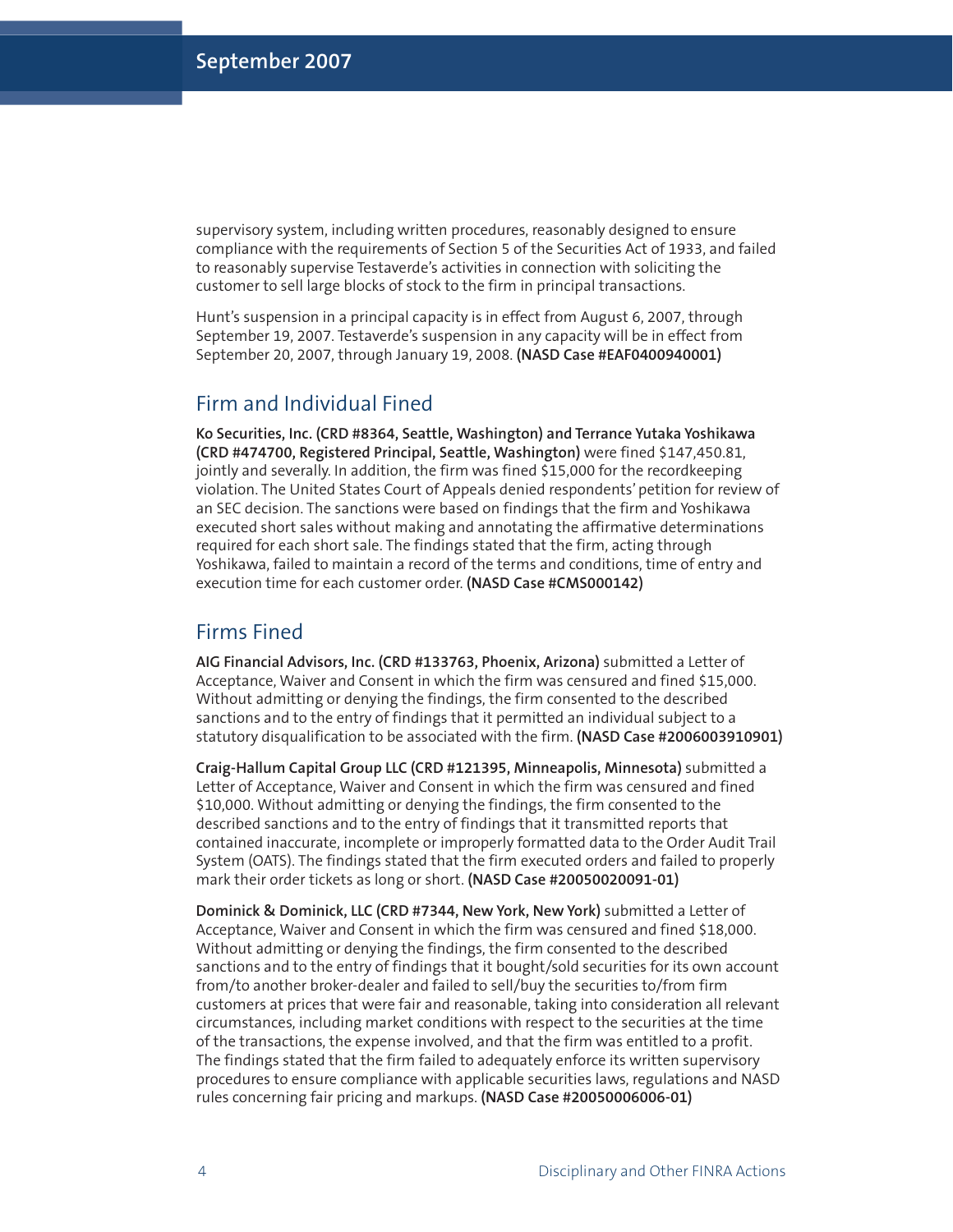**Dougherty & Company LLC (CRD #7477, Minneapolis, Minnesota)** submitted a Letter of Acceptance, Waiver and Consent in which the firm was censured, fined \$167,500 and required to revise its written supervisory procedures regarding municipal bond pricing, corporate bond pricing and Trade Reporting and Compliance Engine (TRACE) reporting. Without admitting or denying the findings, the firm consented to the described sanctions and to the entry of findings that it failed to purchase municipal securities for its own account from a public customer or sell municipal securities for its own account to a customer at an aggregate price that was fair and reasonable, taking into consideration all relevant factors, including the best judgment of the firm as to the fair market value of the securities at the time of the transaction, and of any securities exchanged or traded in connection with the transaction, the expense involved in effecting the transaction, the fact that the firm was entitled to a profit and the total dollar amount of the transaction. The findings stated that the firm bought/sold corporate bonds for its own account from/to another broker-dealer and failed to sell/buy the security to/from a firm customer at a price that was fair, taking into consideration all relevant circumstances, including market conditions with respect to the security at the time of the transaction, the expense involved and that the firm was entitled to a profit. The findings also stated that the firm failed to report the lower of yield to call or yield to maturity for transactions in TRACE-eligible securities to TRACE. The findings also included that the firm's supervisory system did not provide for supervision reasonably designed to achieve compliance with applicable securities laws, regulations and Municipal Securities Rulemaking Board (MSRB) rules concerning municipal bond pricing, and NASD rules concerning corporate bond pricing and TRACE reporting. **(NASD Case #20050001341-01)**

**E\*Trade Clearing LLC (CRD #25025, New York, New York)** submitted a Letter of Acceptance, Waiver and Consent in which the firm was censured and fined \$70,000. Without admitting or denying the findings, the firm consented to the described sanctions and to the entry of findings that it reported municipal securities transactions on its affiliated correspondent firm's behalf, and incorrectly reported its own market participant identification (MPID) rather than that of the introducing firm. The findings stated that the firm reported corporate securities to TRACE on behalf of its affiliated correspondent firm and incorrectly reported its own MPID rather than that of the introducing firm. The findings also stated that in connection with municipal debt securities and corporate debt securities transactions effected on its affiliated correspondent firm's behalf, the firm failed to provide information with respect to yield to maturity calculated from the dollar price on its written confirmations to customers. The findings also included that the firm failed to follow its written supervisory procedures to ensure that customer confirmations for municipal debt securities transactions and corporate debt securities transactions contained the required disclosures **(NASD Case #E102004013001)**

**First Southwest Company (CRD #316, Dallas, Texas)** submitted Letters of Acceptance, Waiver and Consent in which the firm was censured and fined a total of \$160,000. Without admitting or denying the findings, the firm consented to the described sanctions and to the entry of findings that it failed to timely report municipal securities transactions and municipal securities inter-dealer transactions to the Municipal Securities Rulemaking Board (MSRB). The findings stated that the firm failed to monitor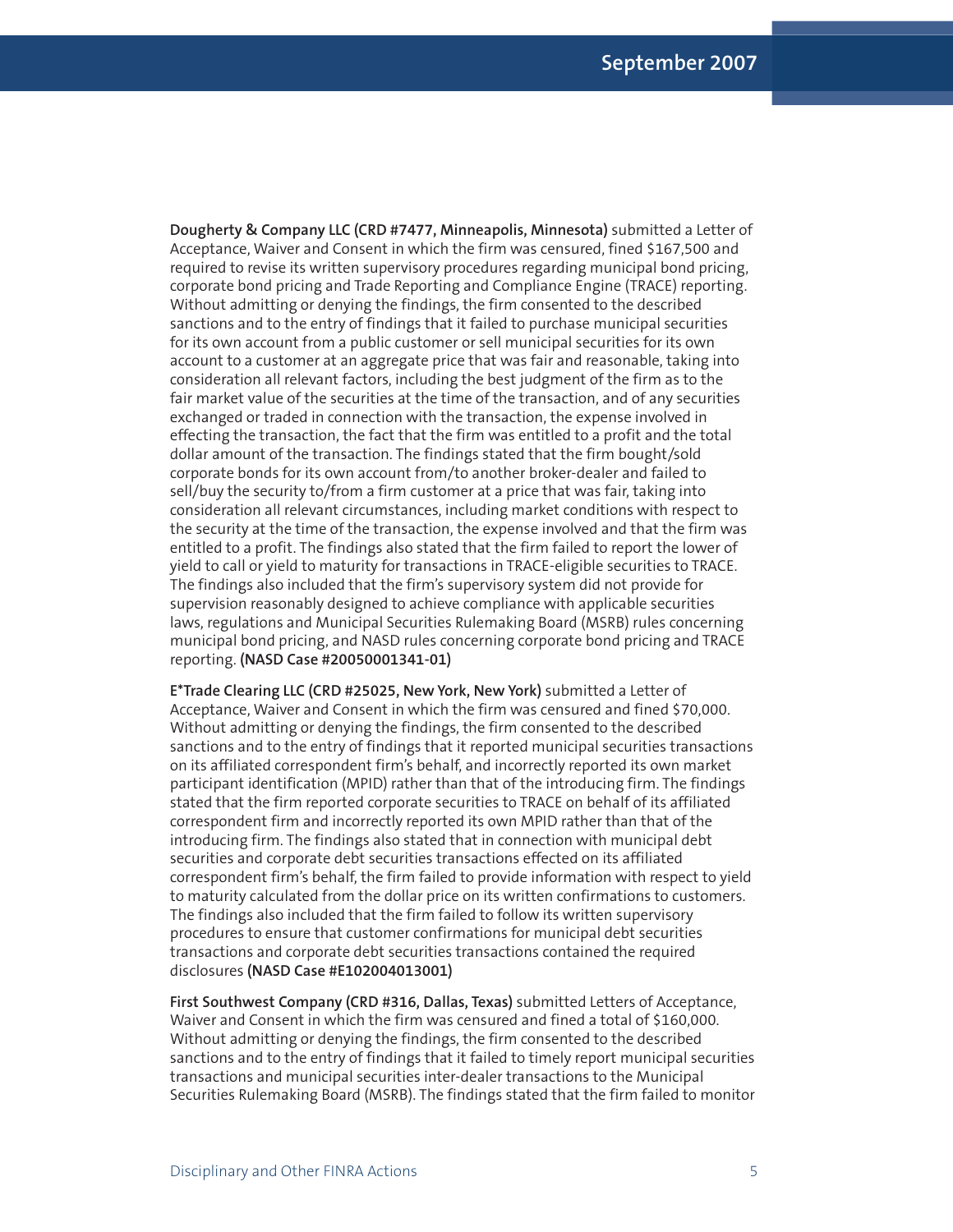its trade reporting to ensure compliance with MSRB Rule G-14. The findings also stated that the firm failed to timely file MSRB Forms G-36 Official Statement (OS), failed to timely file an MSRB Form G-36 Advanced Refunding Document (ARD) and failed to timely amend MSRB Forms G-36(OS). **(NASD Cases #E062004030201/E062004005102)**

**FSC Securities Corporation (CRD #7461, Atlanta, Georgia)** submitted a Letter of Acceptance, Waiver and Consent in which the firm was censured and fined \$12,500. Without admitting or denying the findings, the firm consented to the described sanctions and to the entry of findings that it failed to report transactions in TRACEeligible securities executed on a business day during TRACE system hours to TRACE within 30 minutes of execution time. The findings stated that the firm's supervisory system did not provide for supervision reasonably designed to achieve compliance with applicable securities laws, regulations and NASD rules concerning TRACE reporting. **(NASD Case #20050014029-01)**

**Georgeson Securities Corporation (CRD #46749, New York, New York)** submitted a Letter of Acceptance, Waiver and Consent in which the firm was censured and fined \$30,000. Without admitting or denying the findings, the firm consented to the described sanctions and to the entry of findings that it failed to maintain and preserve all of its electronic communications as required by SEC Rule 17a-4. The findings stated that the firm electronically "backed-up" electronic communications at the end of each day, but failed to capture, maintain and preserve any electronic communication deleted from a user's deleted items folder during the day. **(NASD Case #2006004077101)**

**Goldman, Sachs & Co. (CRD #361, New York, New York)** submitted a Letter of Acceptance, Waiver and Consent in which the firm was censured and fined \$40,000. Without admitting or denying the findings, the firm consented to the described sanctions and to the entry of findings that it exceeded the position limit in transactions involving call and put option contracts. The findings stated that the firm failed to timely file with NASD accurate large options position reports covering separate positions in conventional options. The findings also stated that the firm improperly double-reported trades to the NASDAQ Market Center (NMC). The findings also included that the firm failed to accept or decline in the Trade Reporting Facility and the Over-the-Counter Reporting Facility transactions in reportable securities within 20 minutes after execution. **(NASD Case #20050027552-01)**

**Integrity Trading, Inc. (CRD #104236, Kirkland, Washington)** submitted a Letter of Acceptance, Waiver and Consent in which the firm was censured and fined \$12,500. Without admitting or denying the findings, the firm consented to the described sanctions and to the entry of findings that it accepted customer short sale orders and, for each order, failed to make an affirmative determination that it would receive delivery of the security on the customer's behalf, or that the firm could borrow the security on the customer's behalf for delivery by settlement date. **(NASD Case #20070090218-02)**

**Jefferies & Company, Inc. (CRD #2347, Los Angeles, California)** submitted a Letter of Acceptance, Waiver and Consent in which the firm was censured, fined \$525,000 and required to revise its written supervisory procedures with respect to SEC Rules 15c2-11, 203(a) (Long Sales) and 203(b)(3) (Threshold Securities), NASD Rule6740 (currently Rule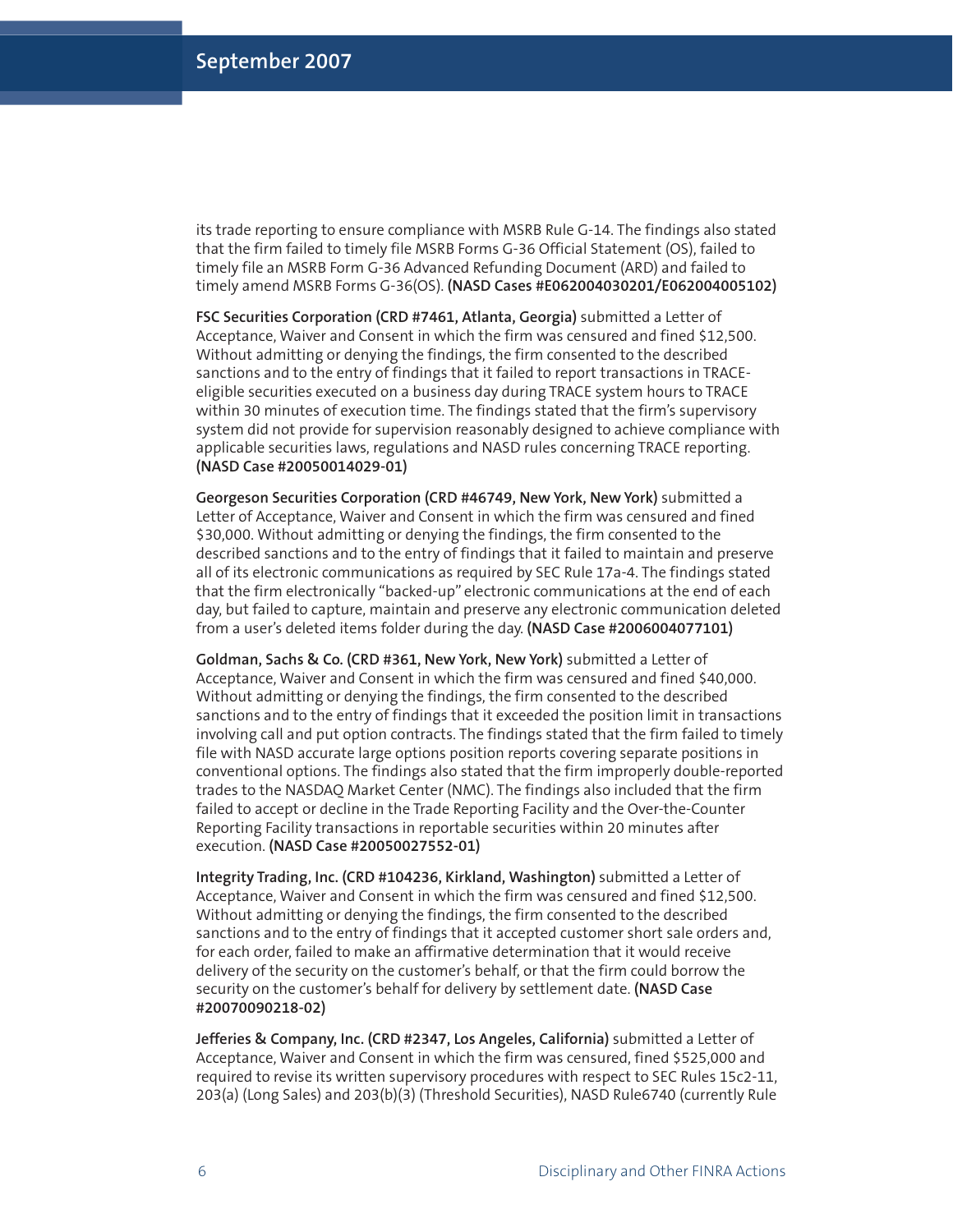6640), TRACE, Order Handling and Execution, Best Execution, Trade Reporting, Sales Transactions, Registration; Anti-Intimidation/Coordination; Soft Dollars, OATS, Other Trading Rules (Books and Records) and NASD Rules 3110(b)(1) (Marking Tickets), 3350 (Bid Test), 3370 (Prompt Receipt and Delivery of Securities) and 6130(d)(6) (Trade Report Input). Without admitting or denying the findings, the firm consented to the described sanctions and to the entry of findings that it failed to submit to OATS Reportable Order Events (ROEs) for "not held" orders; submitted Execution and Route or Combined/Order Route reports that failed to link to, respectively, related trade reports in the Automated Confirmation Transaction Service (ACT) and related orders in SuperMontage; reported Route or Combined/Order Route reports that failed to match the receiving firm's New Order report and vice versa; failed to submit accurate order information and required Order Execution reports to OATS; incorrectly submitted Execution Reports for transactions executed away from the firm to OATS, and failed to properly utilize the Combined Order Execution, Route and Combined Order/Route reports. The findings stated that the firm failed to disclose certain required information on a customer confirmation and failed to exclude orders submitted on a "not held" basis in the calculation of the firm's execution quality statistics. The findings also stated that the firm submitted a quotation for publication on a quotation medium, the Pink Sheets, without having in its records the documents and information required by SEC Rule 15c2-11(a) and (b), having a reasonable basis under the circumstances for believing the information required by Rule 15c2-11(a) was accurate in all material respects and that sources of the information were reliable or submitting a Form 211 to NASD. The findings also included that the firm failed to report to TRACE the correct contra-party and failed to report transactions in TRACE-eligible securities to TRACE within 15 minutes after execution. NASD found that the firm submitted duplicate trade reports to ACT for transactions in NASDAQ National Market (NNM) securities; failed to report the correct capacity to ACT; failed to correctly report transactions as "long" or "short"; failed to correctly report "riskless" principal transactions in NNM, NASDAQ SmallCap, Consolidated Quotation System (CQS) and OTC Bulletin Board securities and failed to properly utilize the ".PRP"modifier in transactions involving NNM securities. NASD also found that the firm failed to accurately mark sales on the firm's trading ledger as "long" or "short"; executed customer short sales and proprietary short sales in securities in which the firm was not a *bona fide* market maker and failed to make the required "affirmative determination"; executed customer short sale transactions in certain NNM securities at or below the current inside bid when the current inside bid was below the preceding inside bid in the security and executed proprietary short sale orders in a security in which the firm was not a *bona fide* market maker and failed to fulfill the established locate requirement addition.

NASD determined that the firm's supervisory system did not provide for supervision reasonably designed to achieve compliance with applicable securities laws, regulations and NASD rules concerning several regulatory areas. Moreover, NASD found that the regulatory areas for which the firm failed to establish, maintain and enforce adequate written supervisory procedures were SEC Rules 15c2-11, 605, NASD Rule 6740 (currently Rule 6640), TRACE, Order Handling and Execution, Best Execution, Trade Reporting, Sales Transactions, OATS; Registration; Anti-Intimidation/Coordination; Soft Dollars, Books and Records and Short Sales. **(NASD Case #20041000073-01)**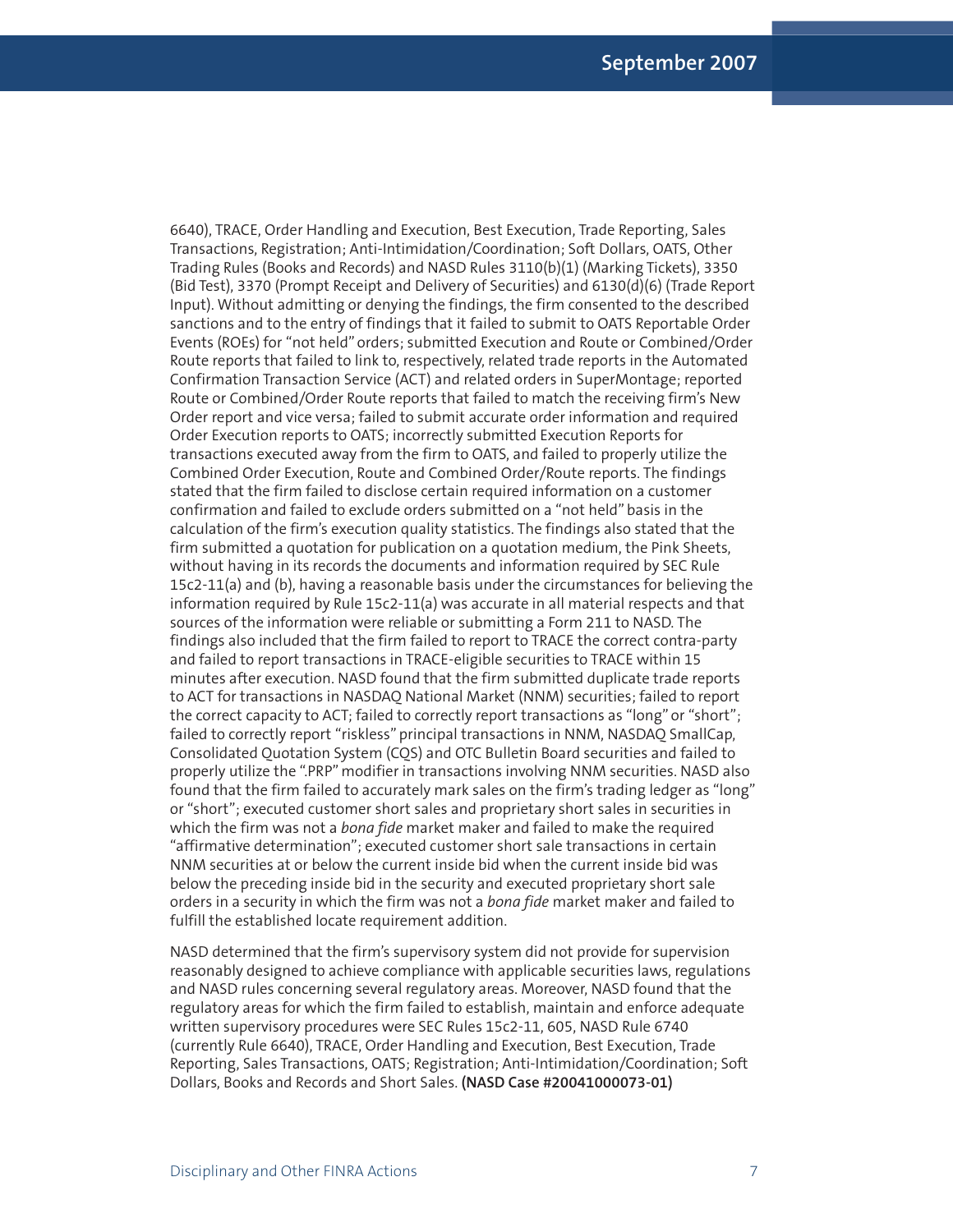**LaBranche Financial Services, LLC (CRD #7432, New York, New York)** submitted a Letter of Acceptance, Waiver and Consent in which the firm was censured and fined \$22,500. Without admitting or denying the findings, the firm consented to the described sanctions and to the entry of findings that its supervisory system did not provide for supervision reasonably designed to achieve compliance with applicable securities laws, regulations and NASD rules concerning order handling, best execution, short sales and soft dollars. The findings stated that the firm failed to enforce its written supervisory procedures, which specified that the soft dollar administrator shall maintain files containing invoices and other documents related to each soft dollar arrangement. The findings also stated that the firm executed riskless principal transactions in NNM securities and reported to the NMC that it executed those transactions in a principalonly capacity without submitting separate clearing only or non-tape, non-clearing reports with capacity indicators of "riskless principal."The findings also included that the firm incorrectly designated as ".Wi" through the NMC one last sale report of a transaction in a NASDAQ security executed during normal market hours. NASD found that the firm failed to report to the NMC the correct symbol indicating whether it executed transactions in eligible securities in a principal, riskless principal or agency capacity. NASD also found that the firm failed, within 90 seconds after execution, to transmit through one last sale report of a transaction in an eligible security the NMC, and failed to designate it as late. In addition, NASD determined that the firm failed to report the correct number of shares through the NMC in one last sale report of a transaction in an eligible security, and failed to report through the NMC one last sale report of a transaction in an OTC equity security. Moreover, NASD found that the firm failed to show the terms and conditions, the correct entry time and the correct execution time on brokerage order memoranda. **(NASD Case #20050001272-01)**

**Midas Securities, LLC (CRD #103680, Buena Park, California)** submitted a Letter of Acceptance, Waiver and Consent in which the firm was censured, fined \$14,000 and required to review its procedures regarding the preservation of electronic mail communications for compliance with applicable NASD rules, and federal securities laws and regulations, and certify to NASD (and now, FINRA) in writing that it has established systems and procedures reasonably designed to achieve compliance with those rules, laws and regulations. Without admitting or denying the findings, the firm consented to the described sanctions and to the entry of findings that it failed to preserve its internal and external email communications. The findings stated that the firm failed to establish and maintain a system to supervise the activities of each registered and associated person in a manner reasonably designed to achieve compliance with applicable securities laws and regulations, including email retention and review of correspondence. The findings also stated that the firm failed to establish, maintain and enforce adequate written supervisory procedures regarding electronic mail retention. Pursuant to the General Principles Applicable to all Sanction Determinations contained in the Sanction Guidelines, NASD imposed a lower fine in this case after it considered, among other thins, the firm's revenues and financial resources. See *Notice to Members* 06-55. **(NASD Case #E022005010601)**

**Mischler Financial Group, Inc. (CRD #37818, Corona Del Mar, California)** submitted a Letter of Acceptance, Waiver and Consent in which the firm was censured, fined \$10,000 and required to review its procedures regarding the preservation of electronic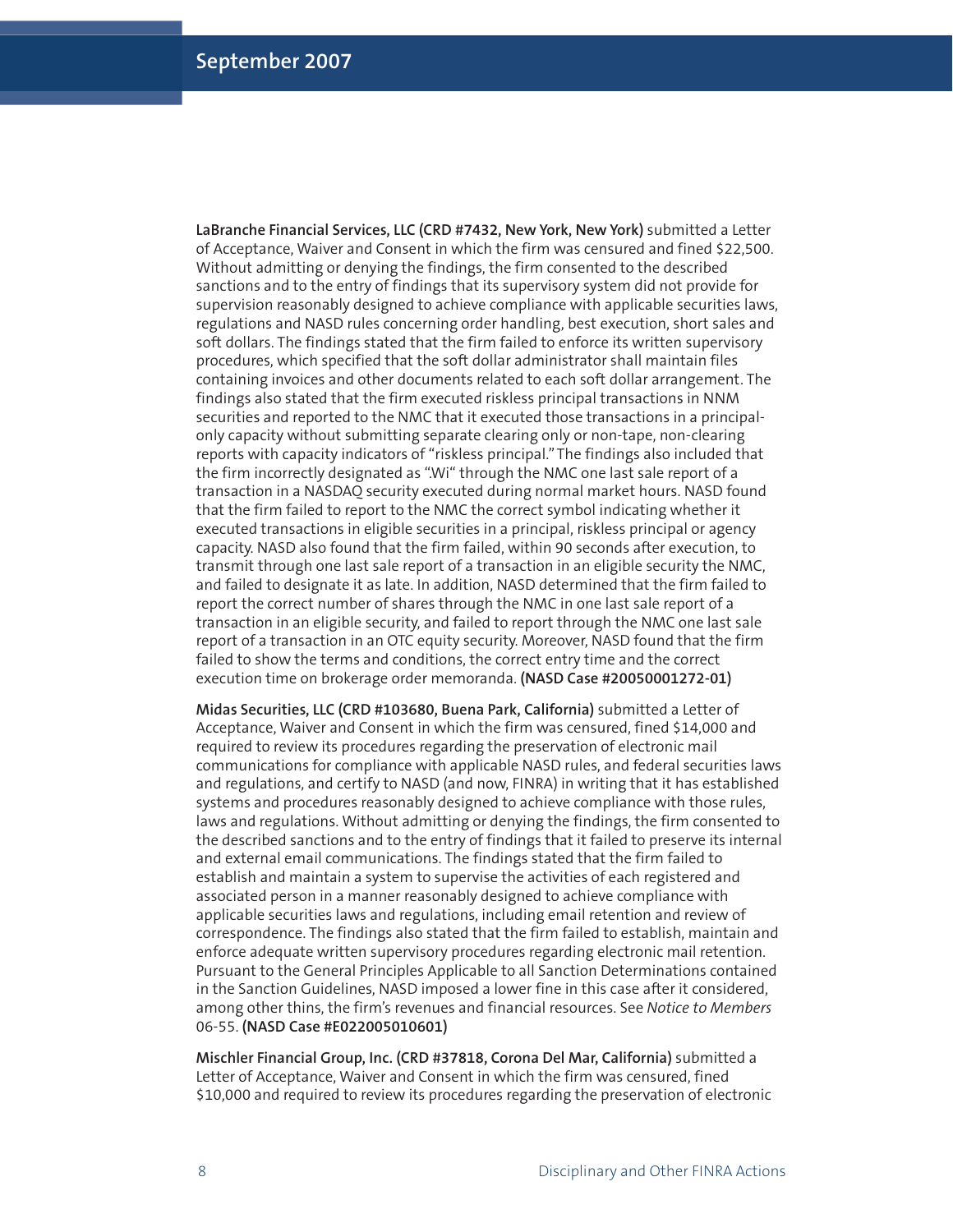mail communications for compliance with applicable NASD rules, and federal securities laws and regulations, and certify to NASD (and now, FINRA) in writing that it has established systems and procedures reasonably designed to achieve compliance with those rules, laws and regulations. Without admitting or denying the findings, the firm consented to the described sanctions and to the entry of findings that, while it maintained and preserved communication sent through its Bloomberg system which was the predominant means by which its representatives communicated with the firm's clients, it failed to preserve properly in a non-rewriteable and non-erasable format email communications sent to and from its email addresses as well as personal email addresses three firm representatives used. The findings stated that the firm lacked fully compliant systems and procedures for the preservation of all of its electronic mail communications. **(NASD Case #2006003738401)**

**Mitsubishi UFJ Securities (USA), Inc. (CRD #19685, New York, New York)** submitted a Letter of Acceptance, Waiver and Consent in which the firm was censured and fined \$10,000. Without admitting or denying the findings, the firm consented to the described sanctions and to the entry of findings that it failed to report the lower of yield to call or yield to maturity for transactions in TRACE-eligible securities to TRACE. The findings stated that the firm failed to enforce its written supervisory procedures which specified that the designated supervisory principal would review the trading records and "trade scan" and rejected reports from TRACE on the days transactions in TRACE-eligible securities occurred to ensure compliance with TRACE reporting requirements, including the yield reporting requirements to which the procedures expressly referred. **(NASD Case #20060053257-01)**

**National Securities Corporation (CRD #7569, Seattle, Washington)** submitted a Letter of Acceptance, Waiver and Consent in which the firm was censured and fined \$20,000. Without admitting or denying the findings, the firm consented to the described sanctions and to the entry of findings that it ignored red flags indicating that a registered representative under heightened supervision was circumventing this supervision by engaging in a scheme with another registered representative who was his brother-in-law. **(NASD Case #E8A2004064501)**

**Northeast Securities, Inc. (CRD #25996, Mitchel Field, New York)** submitted a Letter of Acceptance, Waiver and Consent in which the firm was censured, fined \$15,000 and required to revise its written supervisory procedures regarding TRACE reporting. Without admitting or denying the findings, the firm consented to the described sanctions and to the entry of findings that it failed to report the reporting side executing broker as "give-up" for transactions in TRACE-eligible securities to TRACE. The findings stated that the firm's supervisory system did not provide for supervision reasonably designed to achieve compliance with applicable securities laws, regulations and NASD rules concerning TRACE reporting. **(NASD Case #20050006001-01)**

**Quantlab Securities LP (CRD #119955, Houston, Texas)** submitted a Letter of Acceptance, Waiver and Consent in which the firm was censured and fined \$35,000. Without admitting or denying the findings, the firm consented to the described sanctions and to the entry of findings that it failed to timely report ROEs to OATS, and reported Route or Combined Order/Route Reports that the OATS system was unable to link to the related order routed to SuperMontage or SelectNet due to inaccurate,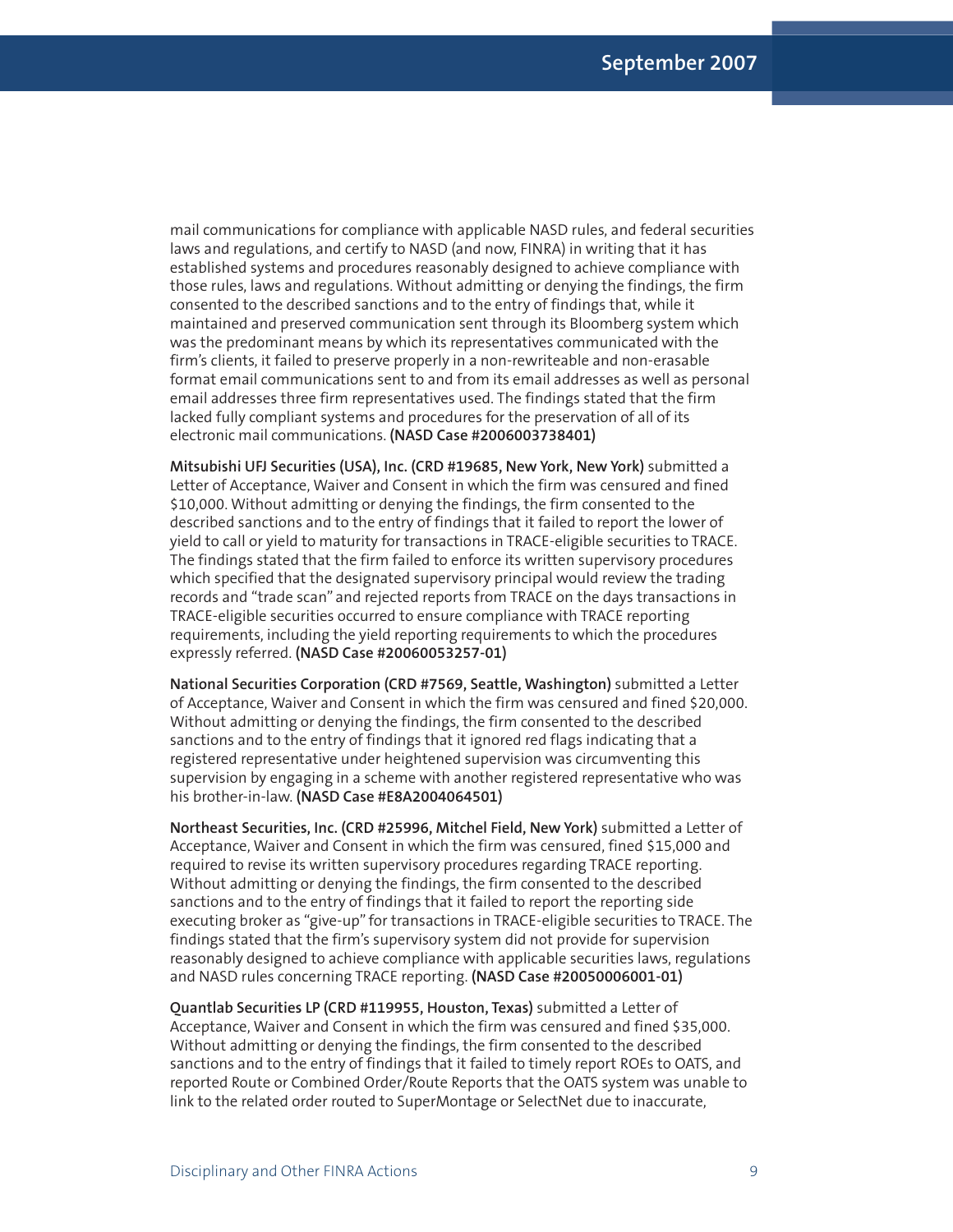incomplete or improperly formatted data. The findings stated that the firm failed to enforce its written supervisory procedures which specified that daily supervisory reviews concerning the timeliness, accuracy and completeness of OATS reporting would occur. **(NASD Case #20050016255-01)**

#### **Seattle-Northwest Securities Corporation (CRD #10639, Seattle, Washington)**

submitted a Letter of Acceptance, Waiver and Consent in which the firm was censured, fined \$10,000 and required to submit written certification to FINRA every three months for two years that it has complied with the requirements of MSRB Rule G-36. Without admitting or denying the findings, the firm consented to the described sanctions and to the entry of findings that it failed to timely file official final statements, official statement amendments and advance refunding documents with the MSRB for primary offerings of municipal securities in which it acted as an underwriter. **(NASD Case #2006003928101)**

**Sidoti & Company, LLC (CRD #102860, New York, New York)** submitted a Letter of Acceptance, Waiver and Consent in which the firm was censured and fined \$25,000. Without admitting or denying the findings, the firm consented to the described sanctions and to the entry of findings that it sent draft research reports to approximately 200 subject companies prior to publication that contained analyses, estimates, projections and conclusions. The findings further stated that one of the research reports contained a price target and research rating. **(NASD Case #20060037743-01)**

**Signal Securities, Inc. (CRD #15916, Fort Worth, Texas)** submitted a Letter of Acceptance, Waiver and Consent in which the firm was censured and fined \$15,000. Without admitting or denying the findings, the firm consented to the described sanctions and to the entry of findings that it held customer funds representing payment of commissions in connection with secondary market purchases of direct participation program (DPP) units in its general operating account instead of a segregated account prior to finalization of the DPP transactions. The findings stated that the firm failed to promptly deposit customer checks representing payment for the purchase price of DPP units into the established escrow account. The findings also stated that the firm was required to perform monthly reserve computations and to make deposits into a special reserve bank account for the exclusive benefit of customers but failed to do so. The findings also included that the firm's holding of customer funds violated its NASD membership agreement, which prohibited the firm from holding customer funds. **(NASD Case #E062005002703)**

**Vining Sparks (CRD #27502, Memphis, Tennessee)** submitted a Letter of Acceptance, Waiver and Consent in which the firm was censured, fined \$12,500 and required to revise its written supervisory procedures regarding MSRB reporting. Without admitting or denying the findings, the firm consented to the described sanctions and to the entry of findings that it failed to report information about securities transactions effected in municipal securities to the Real-time Transaction Reporting System (RTRS) in the manner prescribed by MSRB Rule G-14 RTRS Procedures and the RTRS Users Manual. The findings stated that the firm's supervisory system did not provide for supervision reasonably designed to achieve compliance with applicable securities laws, regulations and rules concerning MSRB reporting. **(NASD Case #20050021856-01)**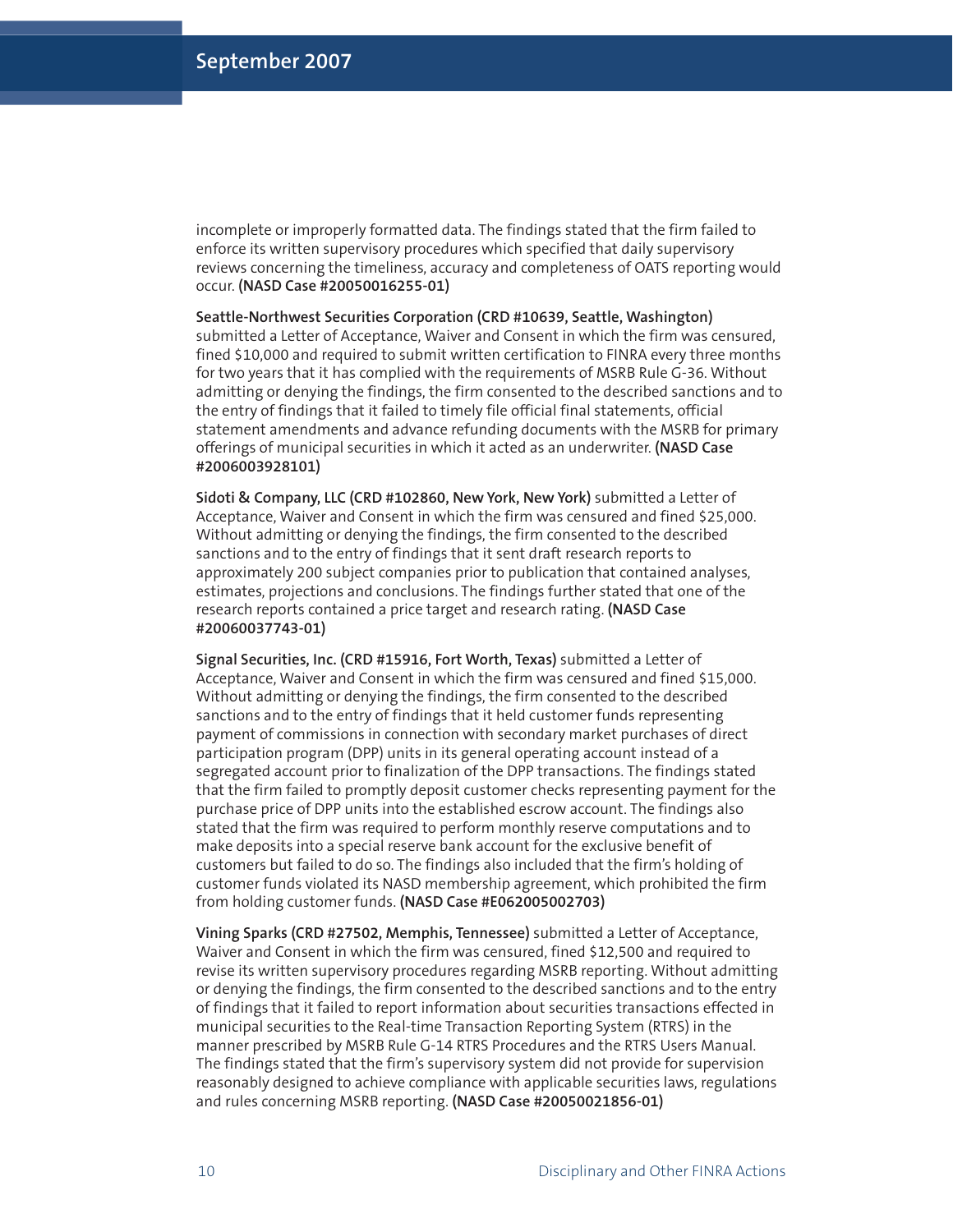**Westminster Securities Corporation (CRD #6105, New York, New York)** submitted a Letter of Acceptance, Waiver and Consent in which the firm was censured, fined \$40,000 and required to revise its written supervisory procedures regarding order handling, best execution, anti-intimidation/coordination, trade reporting, sale transactions, trading or quoting during a trading halt, firm quotations, locked/crossed markets, trade throughs, obligations of CQS or OTC market makers, soft dollar accounts and trading, OATS, information barriers, and books and records. Without admitting or denying the findings, the firm consented to the described sanctions and to the entry of findings that it accepted customer short sale orders in securities and, for each order, failed to make/annotate an affirmative determination that the firm would receive delivery of the security on the customer's behalf, or that the firm could borrow the security on the customer's behalf for delivery by settlement date. The findings stated that the firm failed to submit to ACT, for the offsetting, "riskless" portion of "riskless" principal transactions in designated securities, either a clearing-only report with a capacity indicator of "riskless principal" or a non-tape, non-clearing report with a capacity indicator of "riskless principal."The findings also stated that the firm incorrectly reported to ACT "riskless" principal transactions in designated securities and failed to report to ACT the cancellation of trades previously submitted to ACT. The findings also included that the firm failed to report to ACT the correct symbol indicating whether transactions were buy, sell, sell short, sell short exempt or cross for transactions in reportable securities. NASD found that the firm, when it acted as principal for its own account, failed to provide written notification disclosing to its customers that it was a market maker in each security; inaccurately provided written notification disclosing to a customer that it was a market maker in the security and failed to provide written notification disclosing to a customer that the transaction was executed at an average price. NASD also found that the firm's supervisory system, did not provide for supervision reasonably designed to achieve compliance with applicable securities laws, regulations and NASD rules concerning order handling, best execution, anti-intimidation/coordination, trade reporting, sale transactions, trading or quoting during a trading halt, firm quotations, locked/crossed markets, trade throughs, obligations of CQS or OTC market makers, soft dollar accounts and trading, OATS, information barriers, and books and records. **(NASD Case #20050005011-01)**

## Individuals Barred or Suspended

**Victoria Acevez (CRD #4581552, Registered Representative, Valparaiso, Indiana)** submitted a Letter of Acceptance, Waiver and Consent in which she was fined \$5,000 and suspended from association with any FINRA member firm in any capacity for 90 days. The fine must be paid before Acevez reassociates with any FINRA member following the suspension, or prior to the filing of any application or request for relief from statutory disqualification. Without admitting or denying the findings, Acevez consented to the described sanctions and to the entry of findings that she signed a public customer's name on mutual fund disclosure forms without the customer's knowledge or consent.

The suspension in any capacity is in effect from August 6, 2007, through November 3, 2007. **(NASD Case #2006006715601)**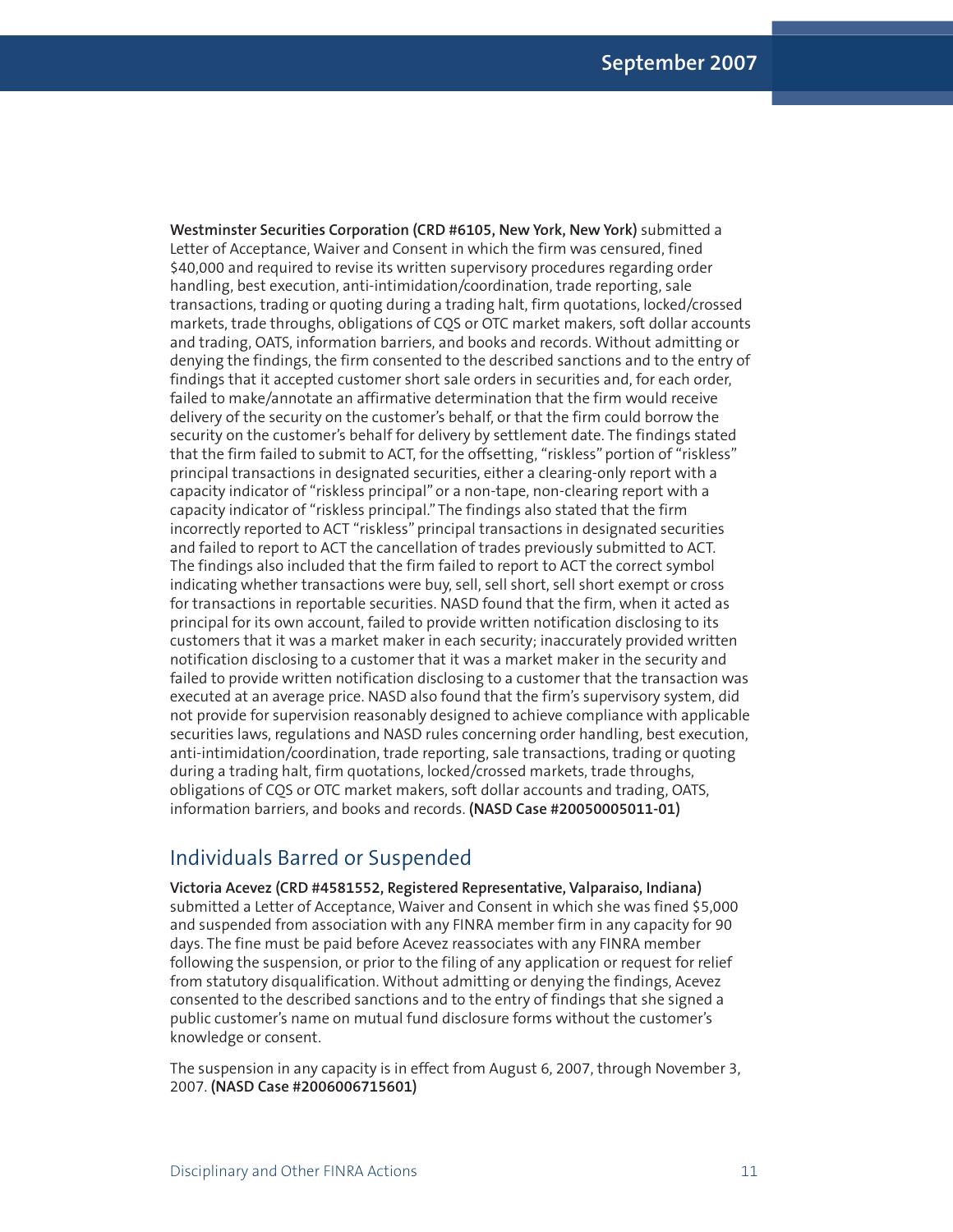**Lonzo Archer (CRD #1979672, Registered Representative, New Brunswick, New Jersey)** was barred from association with any NASD (and now, FINRA) member in any capacity. The sanction was based on findings that Archer failed to appear for NASD on-the-record interviews. **(NASD Case #2005002133002)**

**Clinton Alan Beebe (CRD #1195139, Registered Representative, East Lansing, Michigan)** submitted a Letter of Acceptance, Waiver and Consent in which he was fined \$5,000 and suspended from association with any FINRA member in any capacity for 90 days. The fine must be paid before Beebe reassociates with any FINRA member firm following the suspension, or prior to any application or request for relief from statutory disqualification is filed. Without admitting or denying the findings, Beebe consented to the described sanctions and to the entry of findings that he signed public customers' names to "Supplements to Applications" for their variable annuities without their knowledge and consent, and submitted the documents to his member firm to complete the transactions.

The suspension in any capacity is in effect from August 20, 2007, through November 17, 2007. **(NASD Case #2006006245801)**

**Charles Louis Bolton III (CRD #1753380, Registered Principal, Scottsdale, Arizona)** was barred from association with any NASD (and now, FINRA) member in any capacity. The sanction was based on findings that Bolton misused \$99,000 belonging to a public customer when, without the customer's knowledge or consent, he failed to invest the funds as intended. The findings stated that Bolton failed to respond to NASD requests for information. **(NASD Case #2006004356201)**

**Mark Allen Borsky (CRD #2492069, Registered Principal, Medford, New Jersey),** pursuant to a hearing panel decision, was fined \$5,000 and suspended from association with any NASD (and now, FINRA) member firm in any capacity for two years. The fine and costs are due and payable when, and if, the respondent seeks to return to the securities industry. The sanctions were based on findings that Borsky initially provided and caused his firm to provide false information to NASD although shortly thereof he corrected the false information.

The suspension in any capacity is from July 16, 2007, through July 15, 2009. **(NASD Case #2005000078501)**

**June Bouha (CRD #1820478, Registered Representative, Mentor, Ohio)** submitted a Letter of Acceptance, Waiver and Consent in which she was fined \$5,000 and suspended from association with any NASD (and now, FINRA) member in any capacity for two months. The fine must be paid before Bouha reassociates with any FINRA member following the suspension, or prior to any application or request for relief from statutory disqualification is filed. Without admitting or denying the findings, Bouha consented to the described sanctions and to the entry of findings that she affixed a public customer's signature on an account transfer form without the customer's knowledge or consent.

The suspension in any capacity was in effect from July 16, 2007, through September 15, 2007. **(NASD Case #2006006236001)**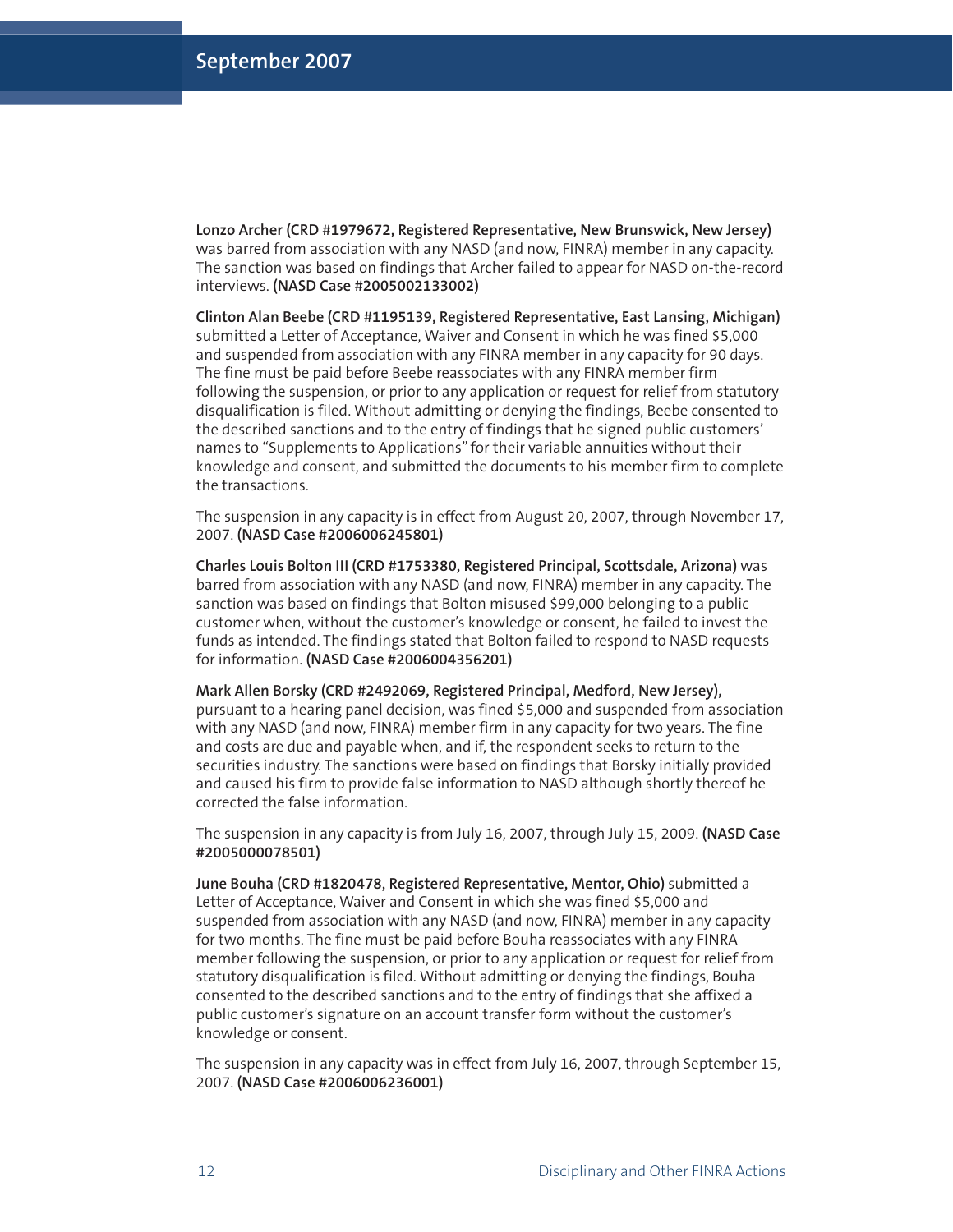**Kevin Patrick Brennan (CRD #3009014, Registered Principal, Glen Head, New York) and John Joseph Conroy (CRD #3008995, Registered Principal, East Norwich, New York)** submitted a Letter of Acceptance, Waiver and Consent in which they were fined \$20,000, jointly and severally, and each was suspended from association with any FINRA member in a principal capacity for 60 days. Without admitting or denying the findings, Brennan and Conroy consented to the described sanctions and to the entry of findings that a member firm, acting through Brennan and Conroy, failed to establish, maintain and enforce taping procedures for the supervision of all of its registered persons'telemarketing activities. The findings stated that the firm, acting through Brennan and Conroy, transferred more than 25 percent of its assets or brokerage business to another member firm without filing an application for the transfer with NASD.

The suspensions in a principal capacity are in effect from August 20, 2007, through October 18, 2007. **(FINRA Case #2006003890601)**

**Michael Forrest Brinlee (CRD #852723, Registered Principal, Lexington, Kentucky)** submitted an Offer of Settlement in which he was barred from association with any NASD (and now, FINRA) member in any capacity. Without admitting or denying the allegations, Brinlee consented to the described sanction and to the entry of findings that he misappropriated funds from a public customer's estate by writing a \$9,045 check against the customer's bank account in order to make a tuition payment for a family member's benefit. **(NASD Case #2005001575201)**

**Randall Dale Brown (CRD #2631174, Registered Representative, Henrietta, New York)** submitted a Letter of Acceptance, Waiver and Consent in which he was barred from association with any NASD (and now, FINRA) member in any capacity. Without admitting or denying the findings, Brown consented to the described sanction and to the entry of findings that he received a \$1,000 check from a public customer to repay an earlier loan made from her life insurance policy account, but contrary to the customer's instructions, he deposited the check into a family member's personal bank account and converted the proceeds to his own use and benefit. **(NASD Case #2006006236201)**

**Christopher Patrick Cataldo (CRD #5121621, Registered Representative, Andover, Massachusetts)** submitted a Letter of Acceptance, Waiver and Consent in which he was fined \$5,000 and suspended from association with any FINRA member in any capacity for six months. The fine must be paid before Cataldo reassociates with an NASD (and now, FINRA) member following the suspension, or prior to any application or request for relief from statutory disqualification is filed. Without admitting or denying the findings, Cataldo consented to the described sanctions and to the entry of findings that he falsely represented to a public customer that he had listened to a recorded conversation his member firm maintained of an earlier conversation between the customer and another firm representative indicating that the customer had been advised that he would be charged a contingent deferred sales charge if he liquidated his mutual fund before a certain date, when no such recording existed.

The suspension in any capacity is in effect from August 6, 2007, through February 5, 2008. **(NASD Case #2006006843901)**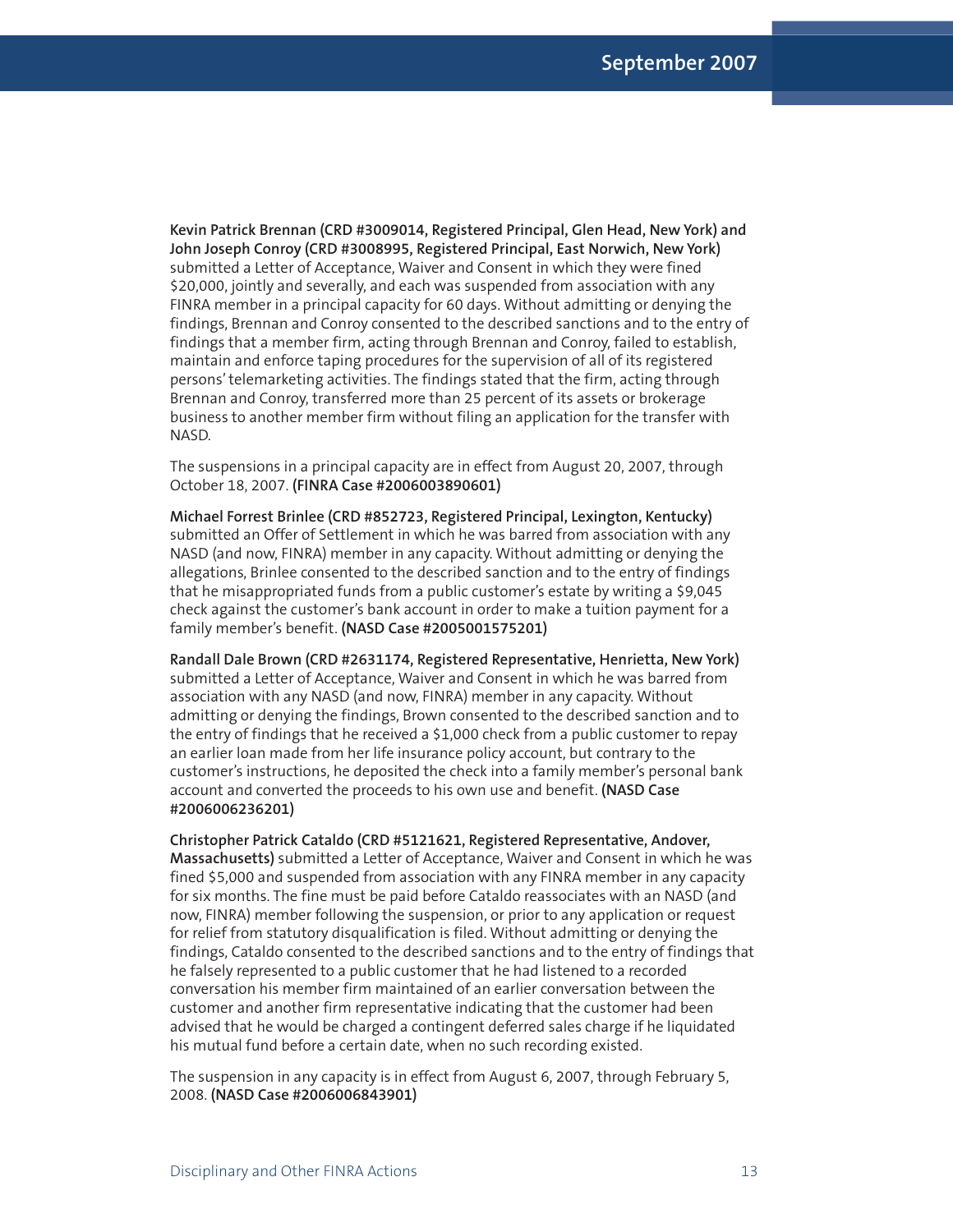**Bradley Richard Ferguson (CRD #3242155, Registered Representative, Monrovia, Indiana)** submitted a Letter of Acceptance, Waiver and Consent in which he was barred from association with any NASD (and now, FINRA) member in any capacity. Without admitting or denying the findings, Ferguson consented to the described sanction and to the entry of findings that he forged a public customer's signature on a [403(b)] Distribution Request Form and the reverse side of checks totaling \$18,987.80, endorsed the checks and deposited them into his personal bank account without the customer's knowledge or consent, thereby converting the customer's funds. The findings stated that Ferguson failed to respond to NASD requests for information. **(NASD Case #2006007046601)**

**Tearle Guy Gaskill (CRD #1936193, Registered Representative, Portsmouth, Virginia)** was barred from association with any NASD (and now, FINRA) member in any capacity. The sanction was based on findings that Gaskill failed to respond to NASD requests to appear for an on-the-record interview and to provide documents. The findings stated that Gaskill borrowed \$3,000 from a public customer, contrary to his member firm's written policies and procedures prohibiting representatives from borrowing money from customers. **(NASD Case #2006005746601)**

**David S. Goldman (CRD #2554603, Registered Representative, West Bloomfield, Michigan)** submitted an Offer of Settlement in which he was fined \$5,000 and suspended from association with any FINRA member in any capacity for 90 days. The fine must be paid before Goldman reassociates with any FINRA member firm following the suspension, or prior to any application or request for relief from statutory disqualification is filed. Without admitting or denying the allegations, Goldman consented to the described sanctions and to the entry of findings that he affixed a public customer's signature to a 403(b) payroll deduction application for purposes of increasing her retirement account contribution without the customer's written authorization. The findings stated that Goldman did not provide any notation evidencing his signature on the document and did not notify his member firm that he was signing on the customer's behalf.

The suspension in any capacity is in effect from August 6, 2007, through November 3, 2007. **(NASD Case #2006005586701)**

**Steven Gray (CRD #2665911, Registered Principal, Brooklyn, New York) s**ubmitted an Offer of Settlement in which he was barred from association with any NASD (and now, FINRA) member in any capacity. Without admitting or denying the allegations, Gray consented to the described sanction and to the entry of findings that by the use of means and instrumentalities of interstate commerce, the mails and the facilities of national securities exchanges, he used and employed manipulative and deceptive devices and contrivances, by employing devices, schemes and artifices to defraud; making untrue statements of material facts and omitting to state material facts necessary in order to make the statements made, in light of the circumstances under which they were made, not misleading; and engaged in acts, practices and courses of business which operated and would operate as a fraud and deceit upon persons in connection with the purchase and sale of notes and stock. The findings stated that Gray orchestrated, conducted, participated in and supervised a fraudulent scheme in which firm employees induced investors to purchase promissory notes based on false and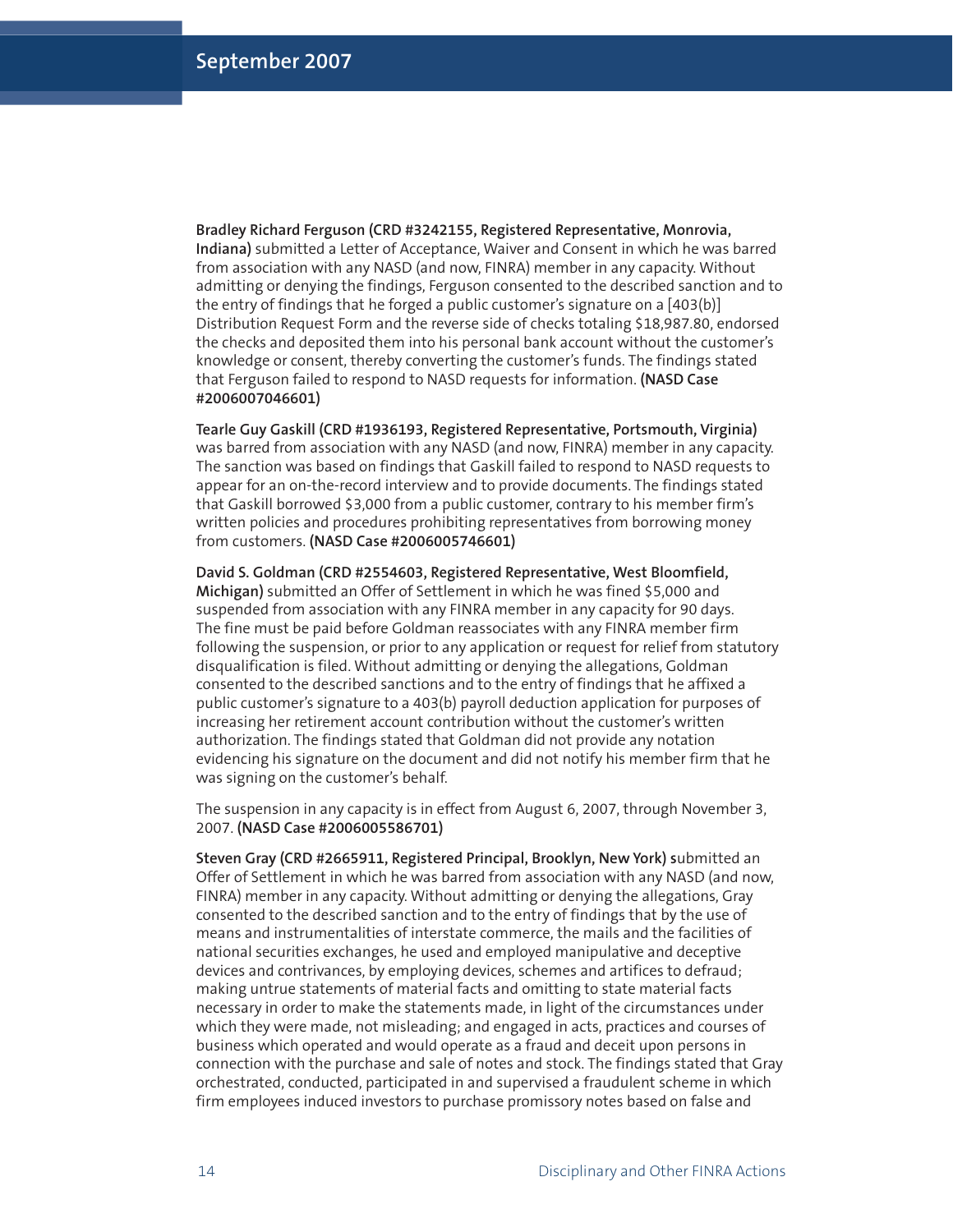fraudulent statements and omissions of material fact. The findings also stated that Gray failed to respond to NASD requests to appear for an on-the-record interview. **(NASD Case #EFL2005001201)**

**Lisa M. Hiller (CRD #2464992, Associated Person, Addison, Texas)** submitted a Letter of Acceptance, Waiver and Consent in which she was barred from association with any NASD (and now, FINRA) member in any capacity. Without admitting or denying the findings, Hiller consented to the described sanction and to the entry of findings that she failed to disclose in writing to her member firm the existence of outside brokerage accounts in which she held a beneficial interest. The findings stated that Hiller failed to notify one of the member firms at which she had an account that she was associated with an NASD member firm. The findings also stated that Hiller failed to respond to NASD requests to provide sworn testimony. **(NASD Case #2006003673301)**

**Erica L. Hintze (CRD #4170307, Registered Representative, Burlington, Vermont)** submitted a Letter of Acceptance, Waiver and Consent in which she was barred from association with any NASD (and now, FINRA) member in any capacity. Without admitting or denying the findings, Hintze consented to the described sanction and to the entry of findings that she signed a branch manager's name on account-related documents and signed his name using a medallion guarantee stamp without his permission or authority. The findings stated that Hintze signed a public customer's name on name change forms without the customer's permission or authority. **(NASD Case #2006007521401)**

**Scott Allen Hobson (CRD #2728674, Registered Representative, Los Angeles, California)** submitted a Letter of Acceptance, Waiver and Consent in which he was fined \$5,000 and suspended from association with any FINRA member in any capacity for three months. The fine must be paid before Hobson reassociates with any FINRA member following the suspension, or prior to any application or request for relief from statutory disqualification is filed. Without admitting or denying the findings, Hobson consented to the described sanctions and to the entry of findings that he engaged in outside business activity for compensation and failed to provide prompt written notice to his member firm.

The suspension in any capacity is in effect from August 20, 2007, through November 19, 2007. **(NASD Case #2006004720001)**

**Lynette Joan Jacobs aka Lynette Davis (CRD #1932387, Registered Representative, New Brunswick, New Jersey)** was barred from association with any NASD (and now, FINRA) member in any capacity. The sanction was based on findings that Jacobs misused a public customer's funds in that she requested \$8,500 to be withdrawn from the customer's variable annuity account, made the check payable to an alias Jacobs used and sent it to Jacobs' home address. The findings stated that Jacobs and a third party endorsed the check and deposited it in the third party's personal bank account without the customer's authorization or consent. The findings also stated that Jacobs failed to respond to NASD requests to appear for an on-the-record interview. **(NASD Case #2005001763401)**

**Richard James Johnson (CRD #4124558, Registered Representative, Ypsilanti, Michigan)** submitted a Letter of Acceptance, Waiver and Consent in which he was barred from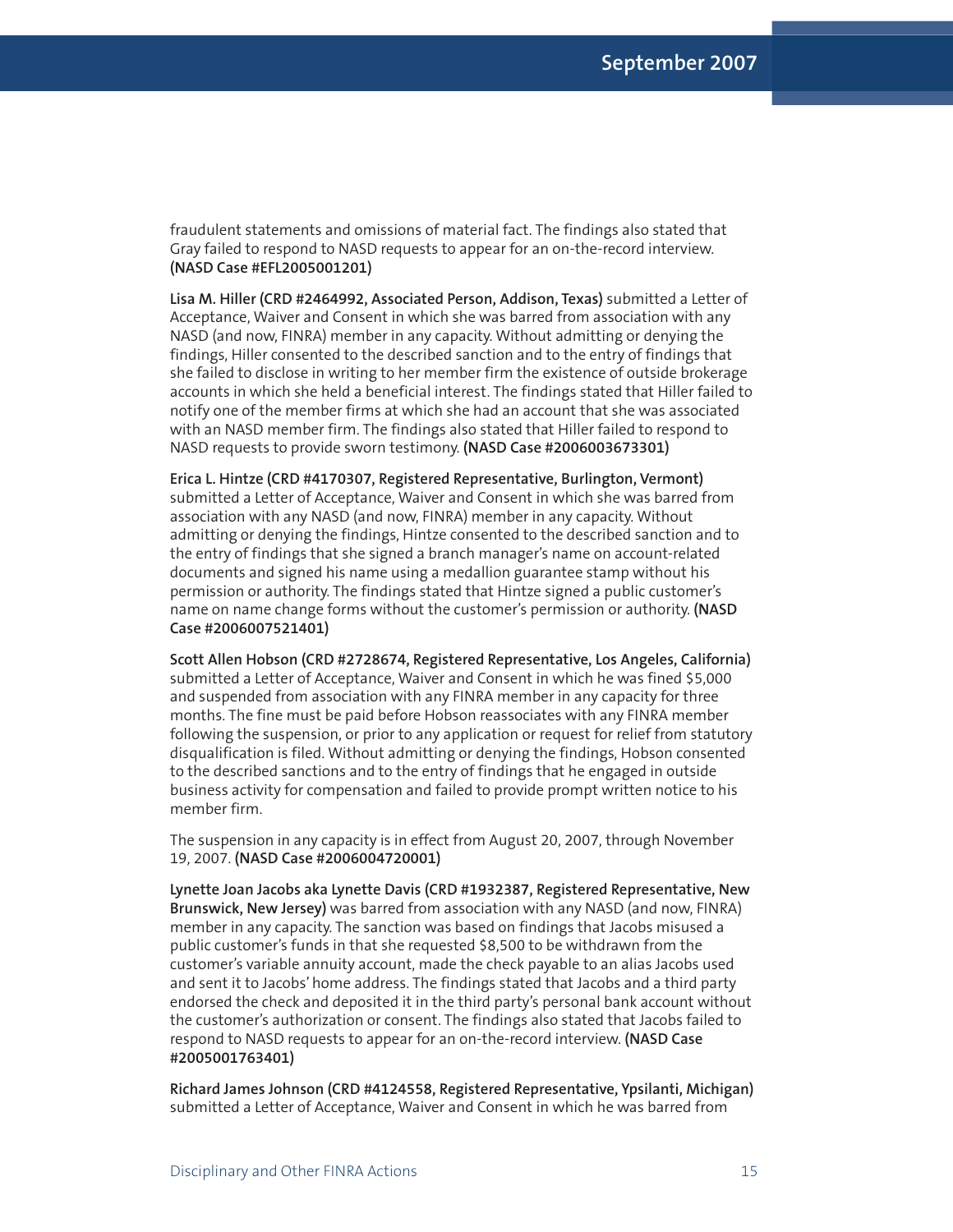association with any NASD (and now, FINRA) member in any capacity. Without admitting or denying the findings, Johnson consented to the described sanction and to the entry of findings that he converted \$42,000 from a church while serving as its treasurer. **(NASD Case #2006006132001)**

**Mike A. Ketcham (CRD #4945897, Registered Representative, Palatine, Illinois)** was barred from association with any NASD (and now, FINRA) member in any capacity. The sanction was based on findings that Ketcham exercised control over a bank customer's account and used the customer's personal information to create an account under a fictitious name. The findings stated that Ketcham created positive balances in each account by reversing overdraft fees that had never been assessed and, without the affiliate's knowledge or consent, withdrew \$7,141 from the accounts, thereby converting the funds for his personal use or to benefit someone other than the affiliate. The findings also stated that Ketcham failed to respond to NASD requests for information. **(NASD Case #2006006434701)**

**Billy Joe Lawson (CRD #4440200, Registered Representative, North Little Rock, Arkansas)** submitted a Letter of Acceptance, Waiver and Consent in which he was barred from association with any NASD (and now, FINRA) member in any capacity. Without admitting or denying the findings, Lawson consented to the described sanction and to the entry of findings that he received insurance premium payments from clients and failed to promptly remit the funds to his member firm's affiliated insurance company, and used newly received premium payments to make premium payments for other customers. The findings stated that Lawson failed to respond to an NASD request for an on-the-record interview. **(NASD Case #2006004809002)**

**Ralph Curtis Lewis (CRD #1343047, Registered Representative, Upland, California)** submitted a Letter of Acceptance, Waiver and Consent in which he was barred from association with any NASD (and now, FINRA) member in any capacity and required to pay \$18,367, plus interest, in restitution to a public customer. Without admitting or denying the findings, Lewis consented to the described sanctions and to the entry of findings that he borrowed \$18,367 from a public customer even though his member firm's written procedures prohibited registered persons from borrowing from customers, and Lewis neither disclosed the loans to his firm nor obtained consent from the firm to borrow from the customer. **(NASD Case #2006004774901)**

**Dave Liang (CRD #4115196, Registered Representative, Carlsbad, California)** was barred from association with any NASD (and now, FINRA) member in any capacity. The sanction was based on findings that Liang failed to respond to NASD requests for information. The findings stated that Liang willfully failed to disclose material information on his Uniform Application for Securities Registration or Transfer (Form U4). **(NASD Case #20060055309-01)**

**Donald Cleygette Martin (CRD #321125, Registered Principal, Huntsville, Alabama)** submitted a Letter of Acceptance, Waiver and Consent in which he was barred from association with any NASD (and now, FINRA) member in any capacity. Without admitting or denying the findings, Martin consented to the described sanction and to the entry of findings that he made unauthorized withdrawals totaling \$5,371 from a variable annuity a public customer owned, and converted the funds for his own use and benefit without the customer's knowledge or consent. The findings stated that Martin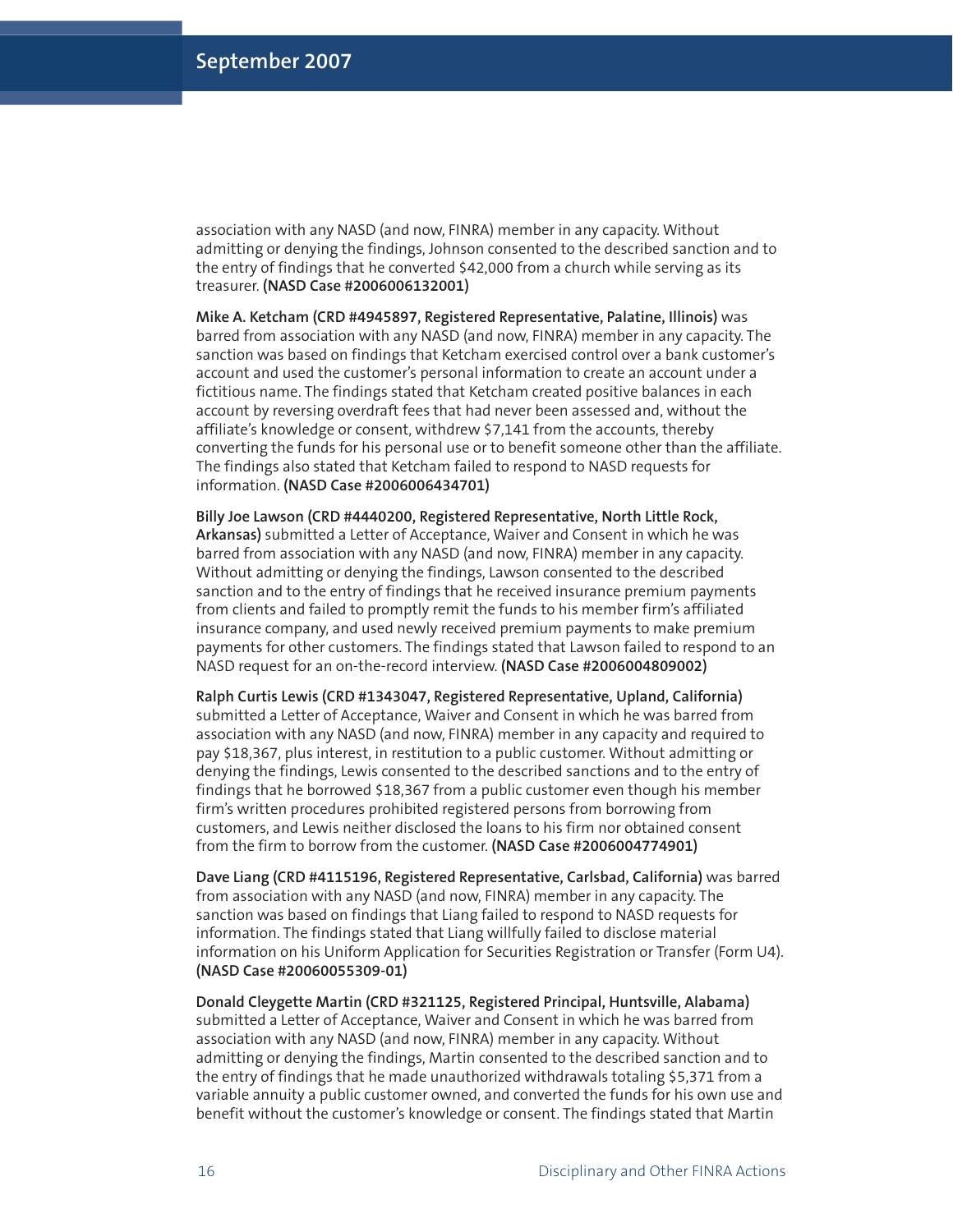received \$80,000 from the customer to purchase mutual fund shares and certificates of deposit but, instead, converted the funds for his own use and benefit, without the customer's knowledge or consent. **(NASD Case #2006005699201)**

**Michael David McClellan (CRD #4369132, Registered Representative, Fort Wayne, Indiana)** was barred from association with any NASD (and now, FINRA) member in any capacity. The sanction was based on findings that McClellan recommended and effected securities transactions in a public customer's account without having a reasonable basis for believing that the recommendations and resultant transactions were suitable for the customer based upon the customer's financial position. The findings stated that McClellan failed to respond to NASD requests for information. **(NASD Case #E8A2004095001)**

**Florence Sarah Pollard (CRD #2208895, Registered Principal, La Jolla, California)** was fined \$5,000 and suspended from association with any FINRA member in any principal capacity for six months. The Office of Hearing Officers (OHO) imposed the sanctions following a remand order from the National Adjudicatory Council (NAC). The sanctions were based on findings that Pollard solicited and received payment on her member firm's behalf from issuers in exchange for making markets in the issuers' stock and submitting Form 211 applications.

The suspension in any principal capacity is in effect from August 20, 2007, through February 19, 2008. **(NASD Case #CAF20030042)**

**Roddy Read (CRD #2063338, Registered Principal, Loveland, Ohio)** submitted an Offer of Settlement in which he was fined \$5,000 and suspended from association with any FINRA member in any capacity for two months. The fine must be paid before Read reassociates with any FINRA member following the suspension, or prior to any application or request for relief from statutory disqualification is filed. Without admitting or denying the allegations, Read consented to the described sanctions and to the entry of findings that he signed a public customer's name on a "Foreign Travel or Residence Supplement" that was part of a life insurance application without the customer's knowledge or consent.

The suspension in any capacity is in effect from August 6, 2007, through October 5, 2007. **(NASD Case #2006006818501)**

**Terrence Paul Riely (CRD #1123198, Registered Principal, San Antonio, Texas)** submitted a Letter of Acceptance, Waiver and Consent in which he was barred from association with any NASD (and now, FINRA) member in any capacity. Without admitting or denying the findings, Riely consented to the described sanction and to the entry of findings that he engaged in outside business activities and failed to provide prompt written notice to his member firm. The findings stated that Riely failed to respond to NASD requests for information. **(NASD Case #2005001640301)**

**James Mamadi Sanigular (CRD #1392434, Registered Representative, Shoreview, Minnesota)** submitted a Letter of Acceptance, Waiver and Consent in which he was fined \$27,500 and suspended from association with any FINRA member in any capacity for one year. The fine must be paid before Sanigular reassociates with any FINRA member following the suspension, or prior to any application or request for relief from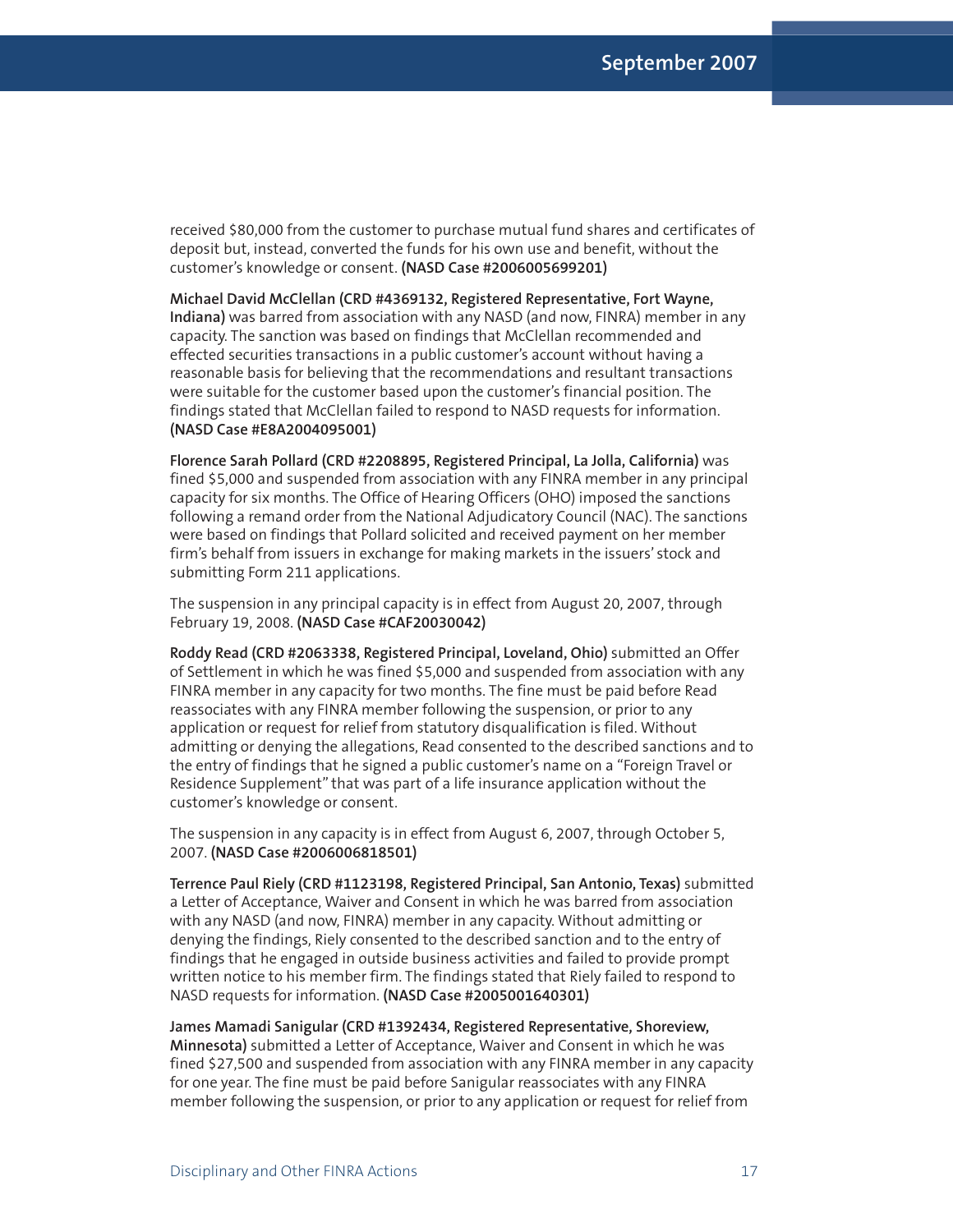statutory disqualification is filed. Without admitting or denying the findings, Sanigular consented to the described sanctions and to the entry of findings that he entered into a Placement Agency Agreement with a company to serve as its agent for a private placement of its stock and failed to give his member firm notice, prompt or otherwise, that he had entered into the agreement, and failed to give notice that he had received \$21,525 in commissions from the company and as payment to continue the solicitation and sale of the stock. The findings also stated that Sanigular willfully failed to disclose material information on his Form U4.

The suspension in any capacity is in effect from August 6, 2007, through August 5, 2008. **(NASD Case #20060048175-01)**

**Craig Michael Shine (CRD #2552669, Registered Representative, Monroeville, Pennsylvania)** submitted a Letter of Acceptance, Waiver and Consent in which he was barred from association with any NASD (and now, FINRA) member in any capacity. Without admitting or denying the findings, Shine consented to the described sanction and to the entry of findings that he forged a public customer's signature on several firm "Financial Advisory Service Agreements" and on mutual fund redemption forms to cause unauthorized transfers of \$5,000 from the customer's mutual fund to Shine. **(NASD Case #2007008110601)**

**Michael Frederick Siegel (CRD #1001893, Registered Representative, Beverly Hills, California)** was fined \$30,000, suspended from association with any NASD (and now, FINRA) member in any capacity for 12 months and ordered to pay \$400,300 in restitution to public customers, less any value received from selling securities or any restitution recovered from other avenues. The NAC imposed the sanctions following appeal of an OHO decision. The sanctions were based on findings that Siegel participated in private securities transactions without prior notice to, and approval from, his member firm. The sanctions were based on findings that Siegel recommended and effected sales of securities to public customers without having reasonable grounds for believing the recommendations and resultant sales were suitable for the customers. These aspects of the NAC's decision have been appealed to the SEC, and the fines and suspensions are not in effect pending consideration of the appeal.

The NAC also ordered Siegel to pay restitution to public customers less certain offsets, including any value received from selling securities or any restitution recovered from other avenues. The NAC referred the restitution issues to a NAC Subcommittee and instructed it to recommend to the NAC a specific restitution amount. The restitution issues remain pending before the NAC. **(NASD Case #C0520020055)**

**Michael Alan Silverman (CRD #4351669, Registered Representative, New York, New York)** submitted a Letter of Acceptance, Waiver and Consent in which he was fined \$7,500 and suspended from association with any FINRA member in any capacity for 75 days. Without admitting or denying the findings, Silverman consented to the described sanctions and to the entry of findings that he forged public customers' signatures on reconfirmation forms without the customers' authorization or knowledge.

The suspension in any capacity is in effect from August 20, 2007, through November 2, 2007. **(NASD Case #2006005653501)**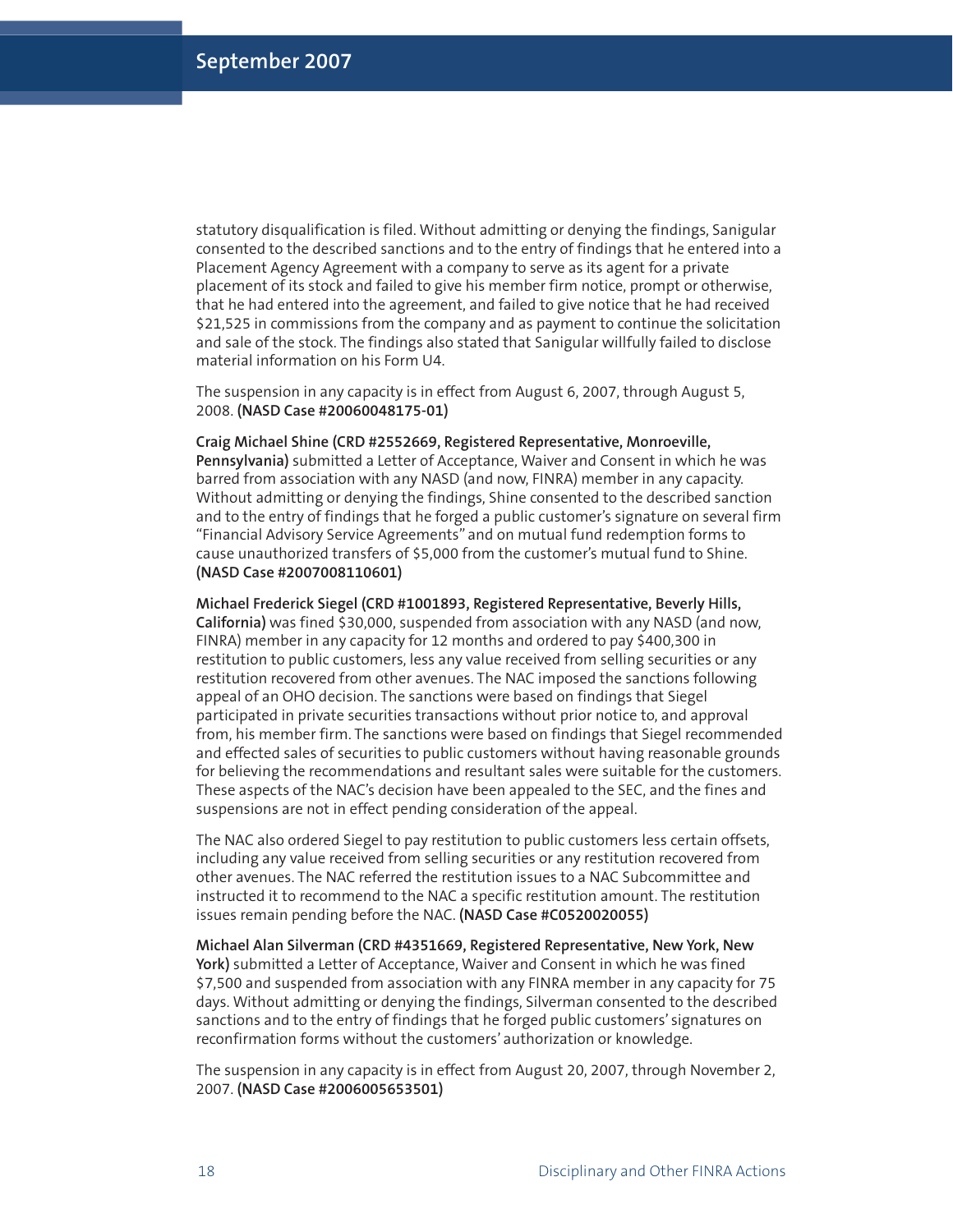**Robert Howard Solash (CRD #430218, Registered Representative, Southampton, New York)** submitted a Letter of Acceptance, Waiver and Consent in which he was fined \$7,500 and suspended from association with any FINRA member in any capacity for 45 days. The fine must be paid before Solash reassociates with any FINRA member following the suspension, or prior to any application or request for relief from statutory disqualification is filed. Without admitting or denying the findings, Solash consented to the described sanctions and to the entry of findings that he effected unauthorized sale transactions in a deceased customer's corporate brokerage account.

The suspension in any capacity is in effect from August 6, 2007, through September 19, 2007. **(NASD Case #2006004735501)**

**Harvey James Sternat (CRD #4500133, Registered Representative, River Falls, Wisconsin)** submitted a Letter of Acceptance, Waiver and Consent in which he was barred from association with any NASD (and now, FINRA) member in any capacity. Without admitting or denying the findings, Sternat consented to the described sanction and to the entry of findings that he converted approximately \$126,700 from a public customer by paying himself approximately \$126,700 in his capacity as power of attorney for an elderly individual who was not a customer of his member firm or his investment adviser firm. **(NASD Case #2006005885101)**

**Richard Adam Thayer (CRD #4123272, Registered Representative, St. Clair Shores, Michigan)** was barred from association with any FINRA member in any capacity. The sanction was based on findings that Thayer withdrew \$2,000 from a public customer's bank account for his own use and benefit. The findings stated that in an attempt to conceal his wrongdoing, Thayer transferred \$2,000 from another customer's account to replace the funds taken from the first customer and then transferred \$2,000 from a third customer's account to restore the funds taken from the second customer's account. The findings also stated that Thayer failed to respond to NASD requests for information. **(NASD Case #2006005175401)**

**Jackie Gee-Kit To (CRD #4866284, Registered Representative, New York, New York)** submitted a Letter of Acceptance, Waiver and Consent in which he was fined \$7,500, suspended from association with any FINRA member in any capacity for 60 days and required to requalify by exam as a Research Analyst Part II-Regulations Mode within 90 days of reassociation with a member firm. If To fails to requalify as a Research Analyst Part II-Regulations Mode within the 90 day period, he will be suspended from acting in such capacity until the examination is successfully completed. The fine must be paid before To reassociates with any FINRA member following the suspension, or prior to any application or request for relief from statutory disqualification is filed. Without admitting or denying the findings, To consented to the described sanctions and to the entry of findings that he plagiarized the content of a research report another member firm issued and internally circulated the report, indicating that he was its author. The findings stated that the report was published by To's member firm as a research report written by the firm's lead analyst and To.

The suspension in any capacity is in effect from August 6, 2007, through October 4, 2007. **(NASD Case #2005002832901)**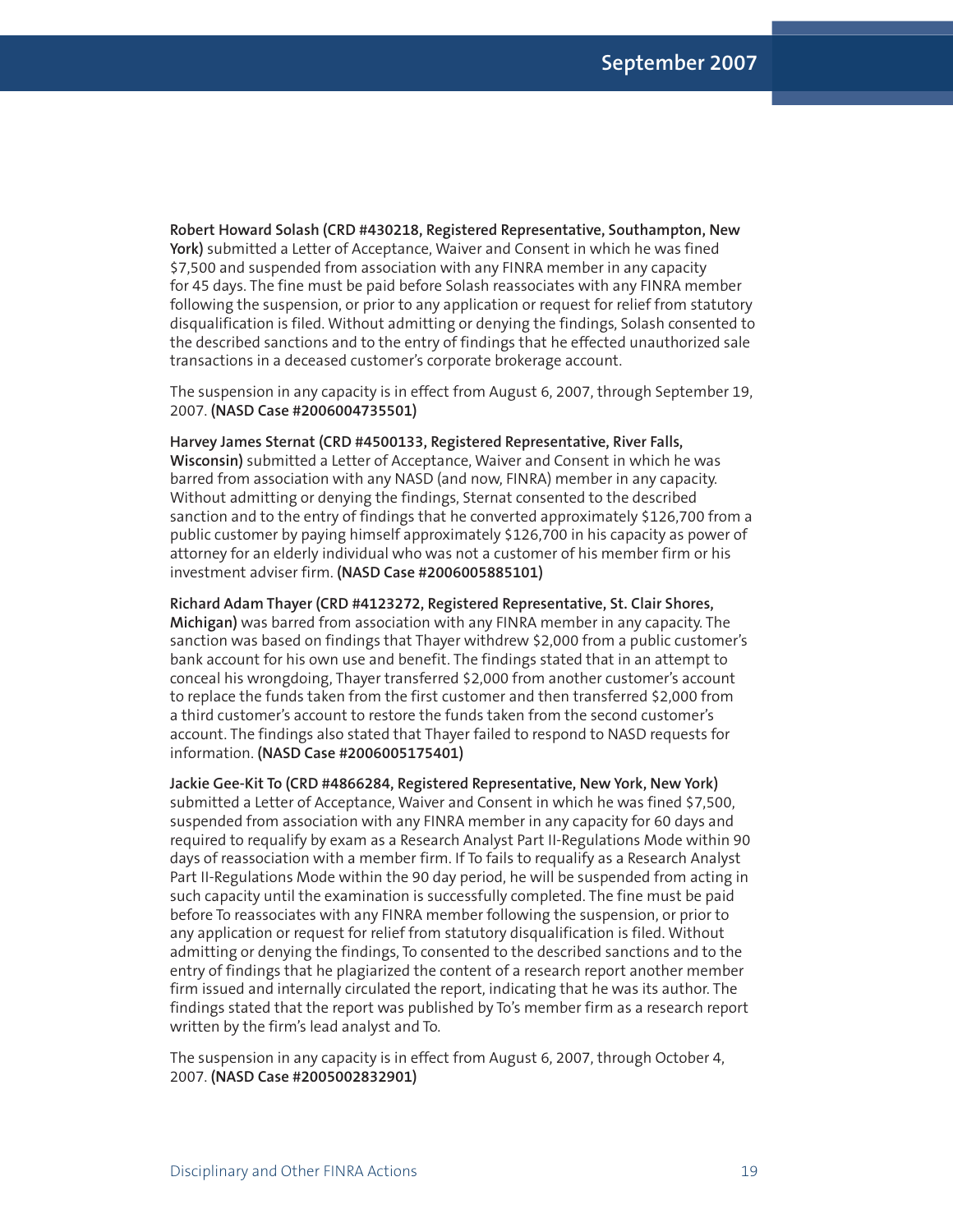**Peter Tzamalas (CRD #2347811, Registered Representative, Norword, Massachusetts)** submitted a Letter of Acceptance, Waiver and Consent in which he was barred from association with any FINRA member in any capacity. Without admitting or denying the findings, Tzamalas consented to the described sanction and to the entry of findings that without his member firm's approval, he borrowed \$453,000 from public customers, contrary to his member firm's written procedures that prohibit representatives from borrowing money from customers. The findings stated that Tzamalas failed to respond to NASD requests for documents and information. **(NASD Case #2006006553601)**

**Harvey A. Wall (CRD #2192530, Registered Principal, Rye Brook, New York)** submitted a Letter of Acceptance, Waiver and Consent in which he was fined \$4,000 and suspended from association with any FINRA member in any capacity for 30 days. Without admitting or denying the findings, Wall consented to the described sanctions and to the entry of findings that a member firm, acting through Wall, failed to adopt a supervisory system and written procedures reasonably designed to ensure that the firm obtained and retained the required written consent for Web CRD searches. The findings stated that as a result of the supervisory deficiencies, Wall failed to obtain and/or retain the required written consent in connection with Web CRD searches for individuals who were not seeking employment with the firm. The findings also stated that Wall affirmed to Web CRD that he had obtained and would keep on file the required written consent in connection with the pre-registration searches of the individuals.

The suspension in any capacity is in effect from August 20, 2007, through September 18, 2007. **(NASD Case #2006003714901)**

**Yuet Kwan Wong (CRD #1654889, Registered Principal, Astoria, New York)** submitted a Letter of Acceptance, Waiver and Consent in which he was fined \$13,000 and suspended from association with any FINRA member in any supervisory capacity for 10 business days. The fine must be paid before Wong reassociates with any FINRA member following the suspension, or prior to any application or request for relief from statutory disqualification is filed. Without admitting or denying the findings, Wong consented to the described sanctions and to the entry of findings that he failed to enforce his member firm's supervisory procedures that required prior review, approval and written evidence of review and approval of all outgoing email correspondence. The findings stated that Wong failed to reasonably enforce his firm's supervisory procedures governing the content of communications with the public.

The suspension in any supervisory capacity was in effect from August 6, 2007, through August 17, 2007. **(NASD Case #E1020050143-01)**

**See Wing Yee (CRD #1976459. Registered Representative, Fremont, California)** submitted an Offer of Settlement in which he was barred from association with any FINRA member in any capacity. Without admitting or denying the allegations, Yee consented to the described sanction and to the entry of findings that he engaged in outside business activities and failed to provide prompt written notice to his member firms. The findings stated that Yee failed to fully respond to NASD requests for information and documents and failed to appear for an NASD on-the-record interview. **(NASD Case #20050021446-01)**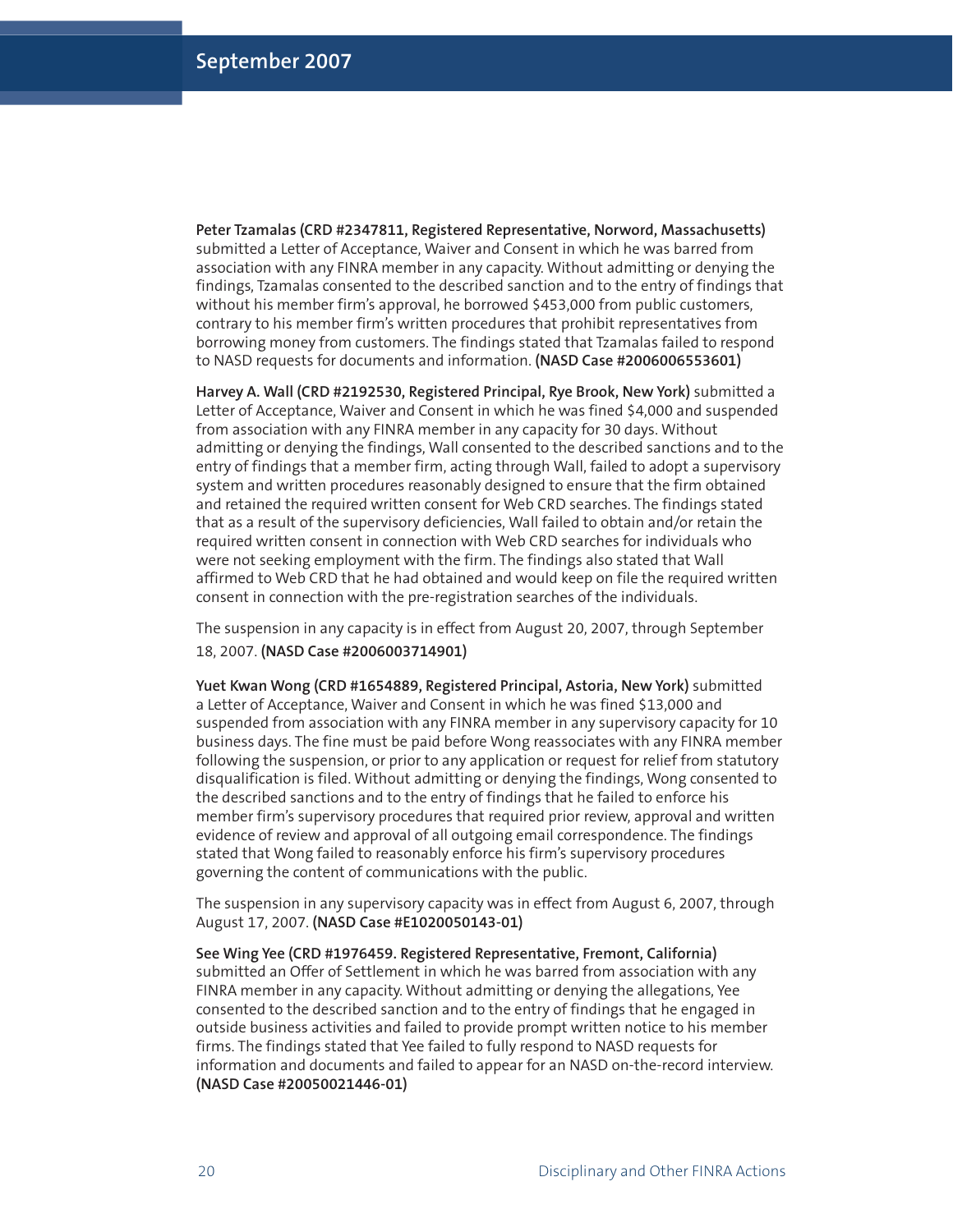# Complaints Filed

**NASD issued the following complaints. Issuance of a disciplinary complaint represents NASD's initiation of a formal proceeding in which findings as to the allegations in the complaint have not been made, and does not represent a decision as to any of the allegations contained in the complaint. Because these complaints are unadjudicated, you may wish to contact the respondents before drawing any conclusions regarding the allegations in the complaint.**

**Walter J. Becker (CRD #16443, Registered Principal, Fresno, California)** was named as a respondent in an NASD complaint alleging that he made recommendations to public customers that were unsuitable based upon the customers'financial situation and needs. The complaint alleges that the customer funds were not invested in any enterprise but were used to pay Becker's personal expenses or to make payment to prior investors. The complaint also alleges that Becker omitted to disclose material information regarding the investments to the customers and by the use of any means or instrumentality of interstate commerce or of the mails, intentionally or recklessly engaged in manipulative or deceptive devices or contrivances in connection with the purchase or sale of securities, and intentionally or recklessly effected transactions in, or induced the purchase or sale of, securities by means of manipulative, deceptive or other fraudulent devices or contrivances. The complaint further alleges that Becker made improper use of customer funds by applying all of the proceeds from the customers' investments to his personal use. **(NASD Case #20050025094-01)**

**Darren James Powell (CRD #2666058, Registered Representative, Staten Island, New York)** was named as a respondent in an NASD complaint alleging that he opened accounts for public customers without their authorization, knowledge or consent, and effected unauthorized transactions in the accounts. The complaint alleges that Powell failed to respond to NASD requests to provide on-the-record testimony. **(NASD Case #2005002154901)**

**Flavio Guido Varone (CRD #1204320, Registered Representative, Chesterland, Ohio)** was named as a respondent in an NASD complaint alleging that he received checks totaling \$254,830.30 from public customers to be invested on their behalf but instead, failed to follow the customers' instructions and used the funds for some purpose other than the benefit of the customers without their knowledge and consent. The complaint alleges that Varone failed to respond to NASD requests for documents and information. **(NASD Case #2006007101701)**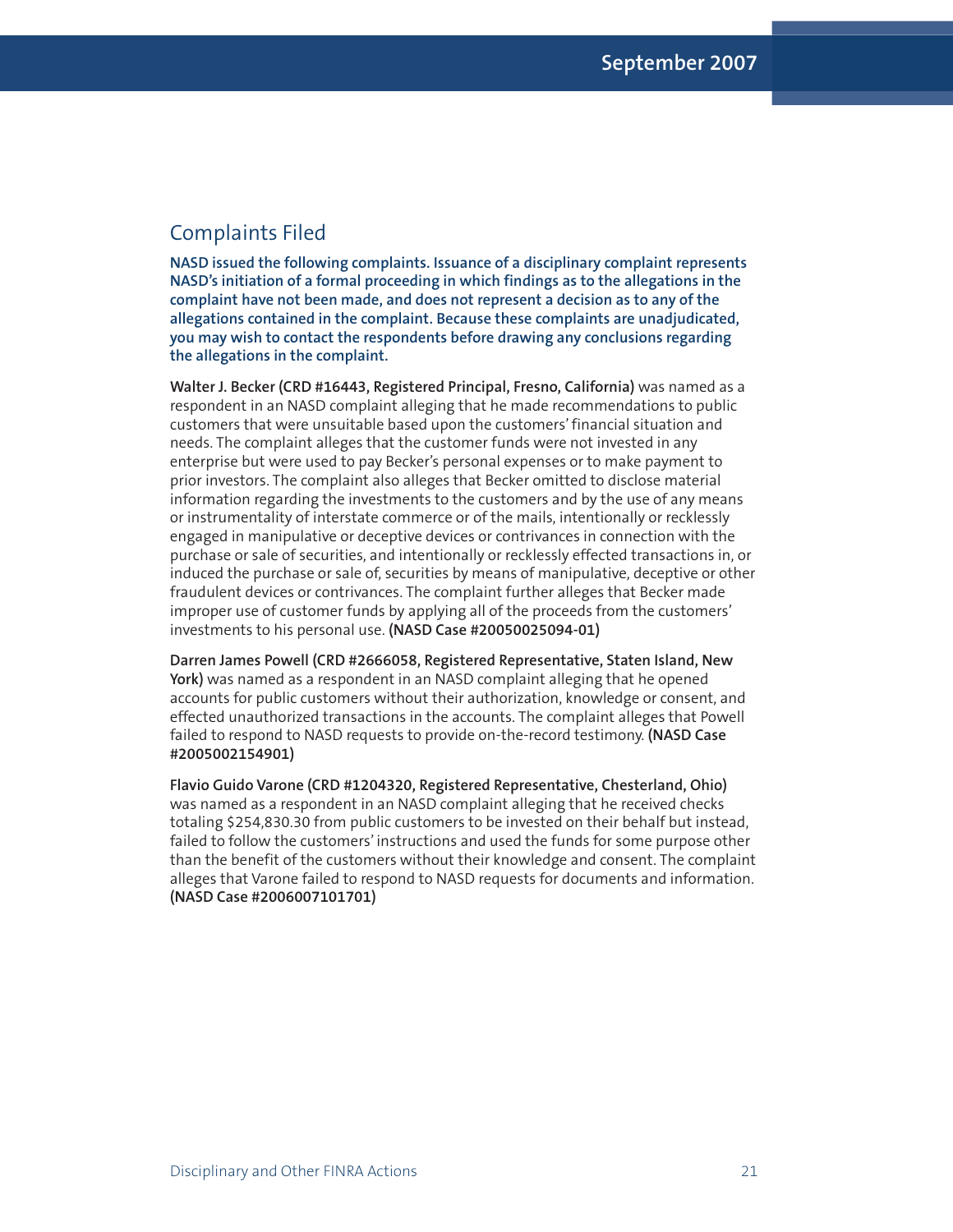## **September 2007**

#### **Firms Suspended for Failure to Supply Financial Information**

*(The date the suspension began is listed after the entry. If the suspension has been lifted, the date follows the suspension date.)*

**Ascension Financial Solutions, Inc.** Bowling Green, Kentucky (July 6, 2007)

**Windship Capital Markets, LLC** Lawrenceville, Georgia (April 18, 2007 – July 13, 2007)

### **Firms Cancelled Pursuant to NASD Rule 9553 for Failure to Pay Arbitration Fees**

**Partner Connections, LLC** Brea, California (July 26, 2007)

**Sterling Financial Investment Group, Inc.** Boca Raton, Florida (July 26, 2007)

**Individuals Revoked for Failing to Pay Fines and/or Costs in Accordance with NASD Rule 8320**

**Lamarr Andrew Anthony** Cleveland Heights, Ohio (July 24, 2007)

**Gordon Scott Lurry** Bedford, Texas (July 24, 2007)

**Adam Mosslish** Matawan, New Jersey (July 24, 2007)

#### **Individuals Barred Pursuant to NASD Rule 9552(h)**

**Richard R. Chervenak** Newcomerstown, Ohio (July 5, 2007)

#### **Noel Andrew Dent Jr.** Bronxville, New York

(July 24, 2007)

#### **Michael Andre Jones** Topanga, California (July 16, 2007)

**Thomas Spaeth Koon** St. Louis, Missouri (July 16, 2007)

**Michael Kevin McNulty** Levittown, New York (July 30, 2007)

#### **Individuals Suspended Pursuant to NASD Rule 9552(d)**

*(The date the suspension began is listed after the entry. If the suspension has been lifted, the date follows the suspension date.)*

**David Demarest IV** Wellington, Florida (July 16, 2007)

**Frank Foerster** New York, New York (July 17, 2007)

**Phillip Emery Freeman III** Tampa, Florida (July 18, 2007)

**Neil Curtis Haeger Jr.** West Palm Beach, Florida (February 5, 2007 – July 3, 2007)

**Mark Leon Henry** Joplin, Missouri (July 30, 2007)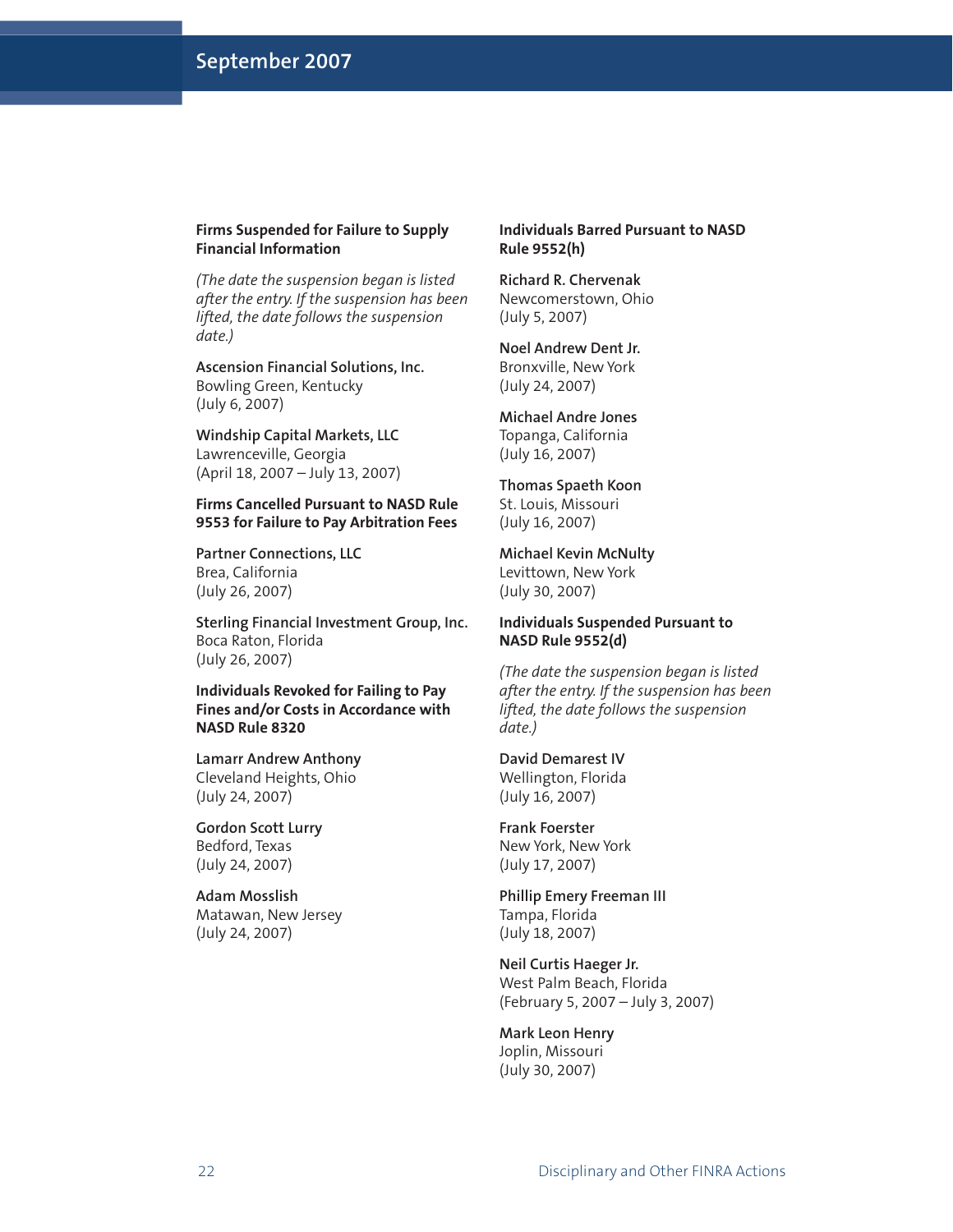## **September 2007**

**John Robert Hoole** Marion, Illinois (July 11, 2007)

**David Henry Lightfoot** Clarkston, Michigan (July 10, 2007)

**Jose Paul Macandog** Jacksonville, Florida (July 11, 2007)

**Kalina R. Rousseva** Miami, Florida (June 20, 2007)

**Bridget Elaine Steele** Stafford, Texas (July 30, 2007)

**Albert Alecxander Whitehead Jr.** Crestview, Kentucky (July 23, 2007)

**Individuals Suspended Pursuant to NASD Rule Series 9554 for Failure to Comply with an Arbitration Award or Settlement Agreement**

*(The date the suspension began is listed after the entry. If the suspension has been lifted, the date follows the suspension date.)*

**Guaro Coen** Boston, Massachusetts (July 26, 2007)

**Daniel James Gallagher** Roslyn, New York (July 2, 2007 – July 24, 2007)

**John Francis Kavalec** Batavia, Illinois (July 26, 2007)

**Jose Rafael Mirabal** Weston, Florida (July 13, 2007)

**Timothy James Morgan** Atlanta, Georgia (July 26, 2007)

**Rajai Edward Najjar** San Diego, California (July 13, 2007)

**John Patrick Sullivan Jr.** Boston, Massachusetts (December 28, 2006 – July 27, 2007)

**Alan David Weiner** Delray Beach, Florida (July 16, 2007)

**Individual Suspended Pursuant to NASD Rule 9553 for Failure to Pay Arbitration Fees**

*(The date the suspension began is listed after the entry. If the suspension has been lifted, the date follows the suspension date.)*

**Lee Alexander Fisher** Naples, Florida (April 5, 2006 – July 16, 2007)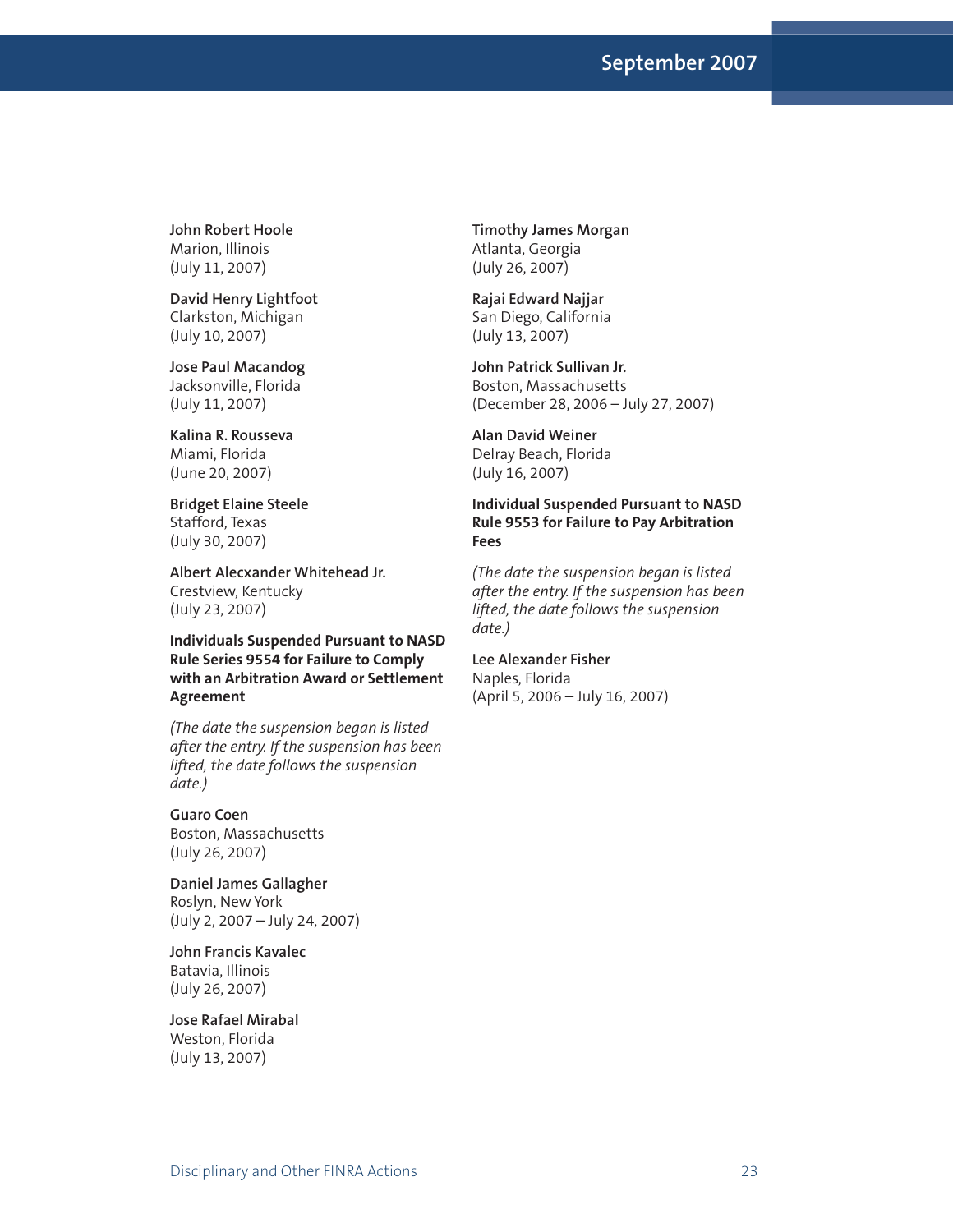## **In First Case of Its Kind, NASD Charges Former Securities America Broker with Misleading Union Retirement Plans About Receipt of More Than \$280,000 in Improper Directed Brokerage Commissions, Other Payments**

#### **Securities America Fined \$375,000 for Improperly Sharing Directed Brokerage Payments, Failing to Ensure Broker Disclosed Additional Compensation to Retirement Plan Clients**

In the first case of its kind, NASD fined Securities America, Inc. of Omaha, NE, \$375,000 for improperly sharing directed brokerage commissions from a mutual fund company with Michael Bullock, a former Securities America broker in the Los Angeles, CA area. NASD also found that Securities America failed to adequately supervise Bullock's communications with his union-sponsored retirement plan clients to ensure that Bullock disclosed his additional compensation to those clients.

In a separate complaint, NASD charged Bullock with improperly receiving directed brokerage commissions and other compensation of more than \$280,000. Bullock was also charged with misrepresenting and failing to disclose this compensation to his union retirement plan clients—at the same time he was advising those clients to maintain or include the fund company's mutual funds in the retirement plans they offered to working and retired union members.

"NASD will vigorously challenge all conduct that impermissibly compromises a broker's objectivity, especially when retirement money is at stake," said James S. Shorris, NASD Executive Vice President and Head of Enforcement. "In this case, Securities America approved Bullock's improper arrangement to receive directed brokerage commissions from mutual fund company portfolio transactions while advising his retirement plan clients to invest in this same mutual fund company's securities. This violation of NASD's rules governing mutual fund compensation, when coupled with the failure to disclose to the firm's clients the terms of his financial arrangement, made for an intolerable situation."

The actions differ from previous disciplinary actions involving directed brokerage in several important respects. Previous actions involved firms receiving directed brokerage in exchange for providing "shelf space" for specific mutual funds—that is, promoting those funds to the investing public and among their own brokers in exchange for directed brokerage from those funds. In this case, the fund company directed brokerage specifically for the benefit of an individual broker—a first. NASD rules prohibit registered firms from granting a participation in directed brokerage to sales personnel. Also, the conflict of interest for the broker is heightened in this type of arrangement, compounding the seriousness of the violation.